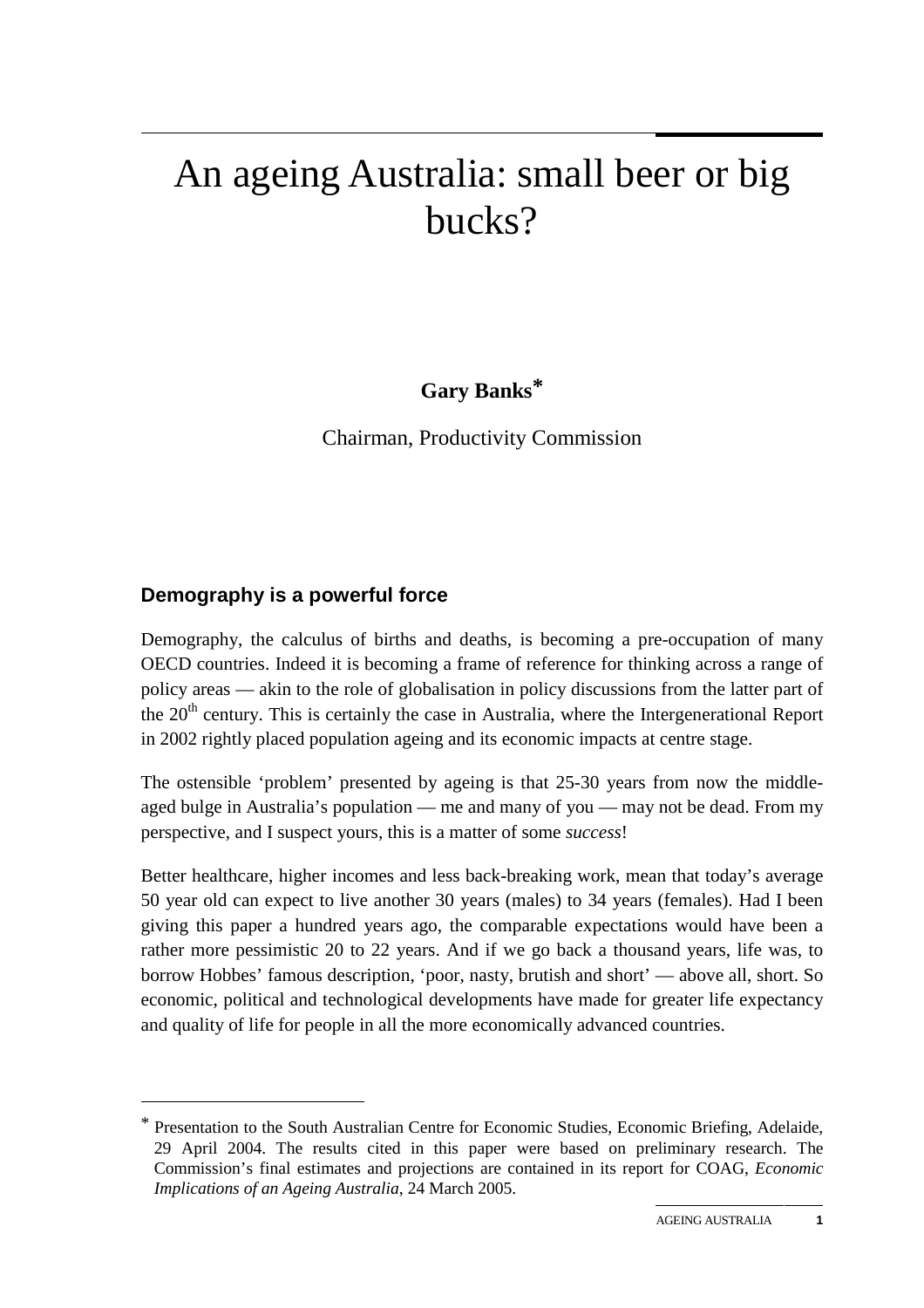An ageing Australia is the consequence of the conjunction of this developmental success with a historically large cohort of people born in the few decades after the second world war — the 'baby boomer' generation. While the boomers' parents obviously had lots of babies, the boomers themselves have proved reluctant procreators. Fertility rates are well down — and appear likely to fall further. As a result, between 1945 and 2050, the age structure of the economy will have been transformed from a roughly pyramid-shaped distribution — with a wide base of youngsters — to what has been aptly (and ominously) described as a 'coffin' shape (figure 1 and Macdonald and Kippen 2000).





*Data source:* Unpublished data supplied by the ABS.

This shift in the age structure means that, over the next fifty years, the 'aged dependency ratio' — the number of us aged 65 years and over relative to the population aged 15-64 will deteriorate significantly (figure 2). Currently, there are 5.25 people in the (potential) workforce for every person aged 65 or more years. By 2050-51, this will have fallen by more than a half, to 2.2. And the significance of the *very* old is projected to grow even more. At the moment, there are around 290 000 people aged 85 or more in Australia roughly the size of a small city like Canberra; by 2050-51, the metropolis of the very old will have grown to 1.6 million, or 6 percent of the population.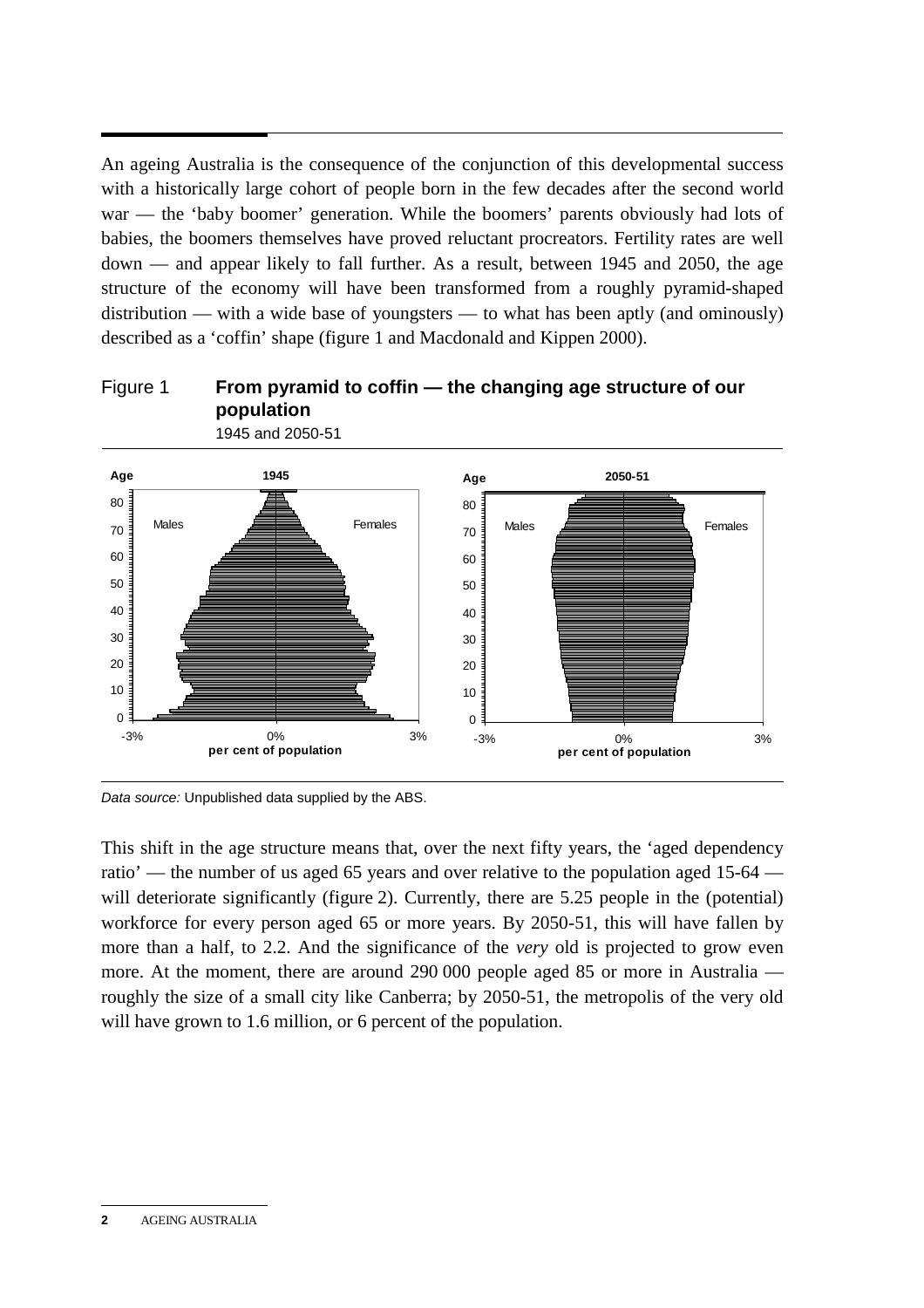

**a**The 'old' are defined as those 65 years and over, while the potential workforce are all those aged 15-64 years.

This ageing pattern is much the same throughout Australia, though more accentuated in some jurisdictions than others (table 1). South Australia and Tasmania stand out as the states which will have the greatest concentrations of the old by 2050-51. This reflects their present above-average representation and the tendency for migration patterns to predominantly extract the young.

| 2002-03 to 2050-51 |                       |         |                           |         |  |
|--------------------|-----------------------|---------|---------------------------|---------|--|
|                    | Aged dependency ratio |         | Very old dependency ratio |         |  |
|                    | 2002/03               | 2050/51 | 2002/03                   | 2050/51 |  |
| ACT                | 0.140                 | 0.413   | 0.017                     | 0.101   |  |
| NT                 | 0.057                 | 0.179   | 0.004                     | 0.021   |  |
| Tasmania           | 0.218                 | 0.639   | 0.025                     | 0.156   |  |
| WA                 | 0.167                 | 0.455   | 0.018                     | 0.102   |  |
| SA                 | 0.225                 | 0.556   | 0.027                     | 0.138   |  |
| QLD                | 0.176                 | 0.455   | 0.020                     | 0.097   |  |
| <b>VIC</b>         | 0.196                 | 0.463   | 0.023                     | 0.105   |  |
| <b>NSW</b>         | 0.199                 | 0.456   | 0.023                     | 0.099   |  |
| Australia          | 0.190                 | 0.460   | 0.022                     | 0.102   |  |

| Table 1 | Aged dependency ratios vary across jurisdictions |  |  |  |
|---------|--------------------------------------------------|--|--|--|
|---------|--------------------------------------------------|--|--|--|

It is often pointed out that there are demographic 'swings and roundabouts' — and that the increase in the number of dependent old is counteracted by a decrease in the dependent young. It is true that the ratio of those aged under 15 to the 15-64 year group will fall over the next 50 years. However, this is by nowhere near as much as the aged dependency ratio rises.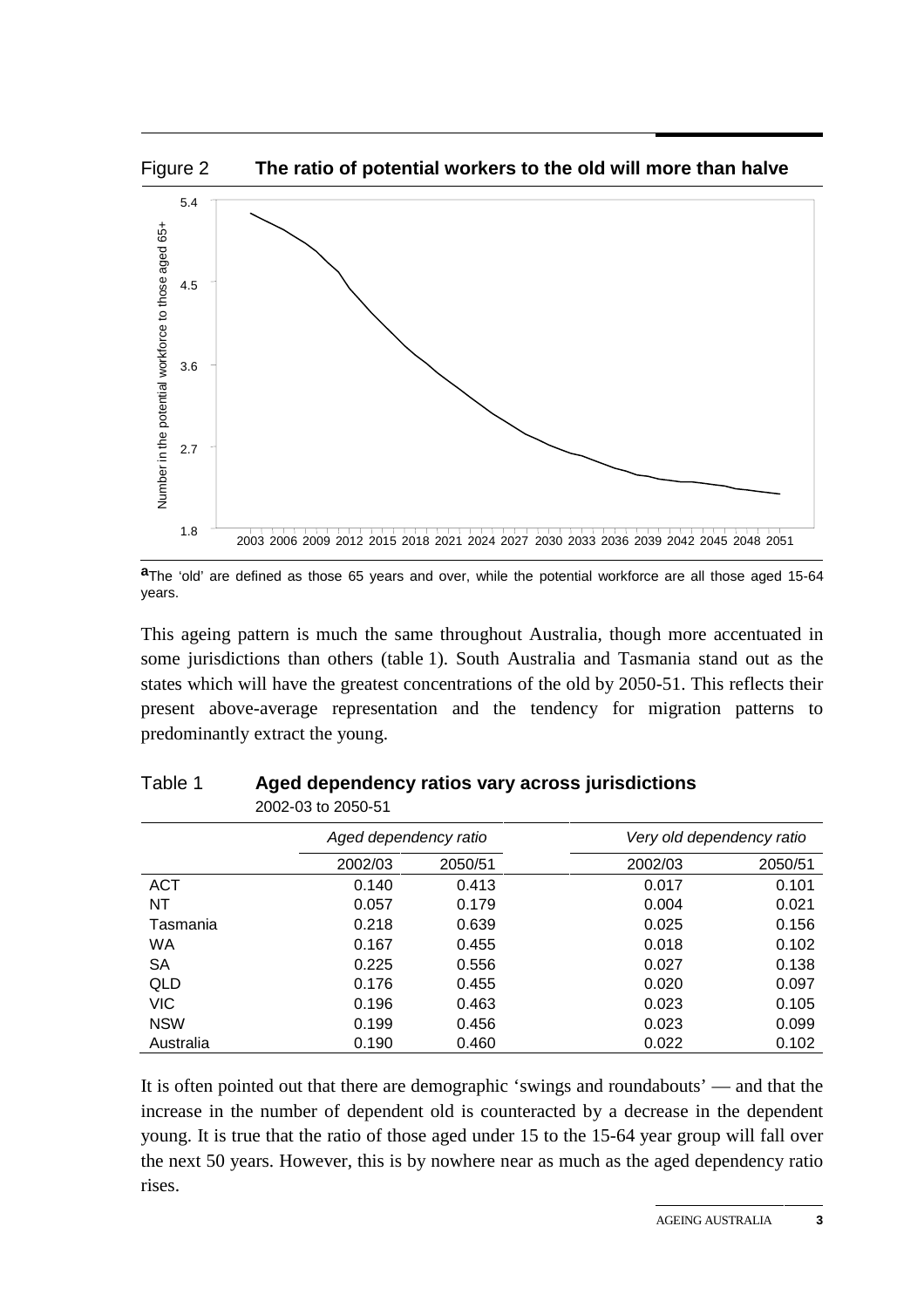In any case, the long-run implications for the economy of the decrease in the dependent young are largely illusionary, since the young are the main source of future labour force growth. Falling youth dependency presages low labour force growth and, other things being equal, relatively weak economic growth. That, and the fact that old dependents attract more government spending than the young, suggests that the budgetary impact of the shift between young and old dependency ratios is even greater than suggested by the raw numbers.

Accordingly, demography will be a significant driver of the economy over the ensuing decades. While ageing *per se* is not a problem, it will have consequences that pose genuine policy challenges.

The Productivity Commission has analysed some of the policy-relevant aspects of ageing in past studies (see reference section), but we are set to deepen our interest. Following a decision of the Council of Australian Governments, we will shortly be formally asked to review the economic effects of ageing across Australia. This paper draws heavily on preparatory work for that COAG project.

There is an array of issues and research questions under the rubric of ageing. But today I want to concentrate on two key ones:

- What might happen to Australia's labour supply as people age, and what are the implications for our economic growth?
- Where might the budgetary shoe pinch and by how much? with a particular focus on health expenditures.

In doing so, I address some widespread misconceptions and, in particular, reflect on two opposing schools of thought about the economic impacts of our ageing society:

- the *doomsday* view, in which ageing is depicted as a demographic 'time bomb'; and
- the *Panglossian* perspective, in which ageing scarcely seems to matter at all.

# **Where have all the workers gone?**

The labour force is like a leaky tub being filled by a hose. Retirement and other moves out of the labour force deplete it, while it is replenished mainly by new younger recruits and women re-entering the workforce after childbirth. The ageing of the population has big effects on these flows.

**<sup>4</sup>** AGEING AUSTRALIA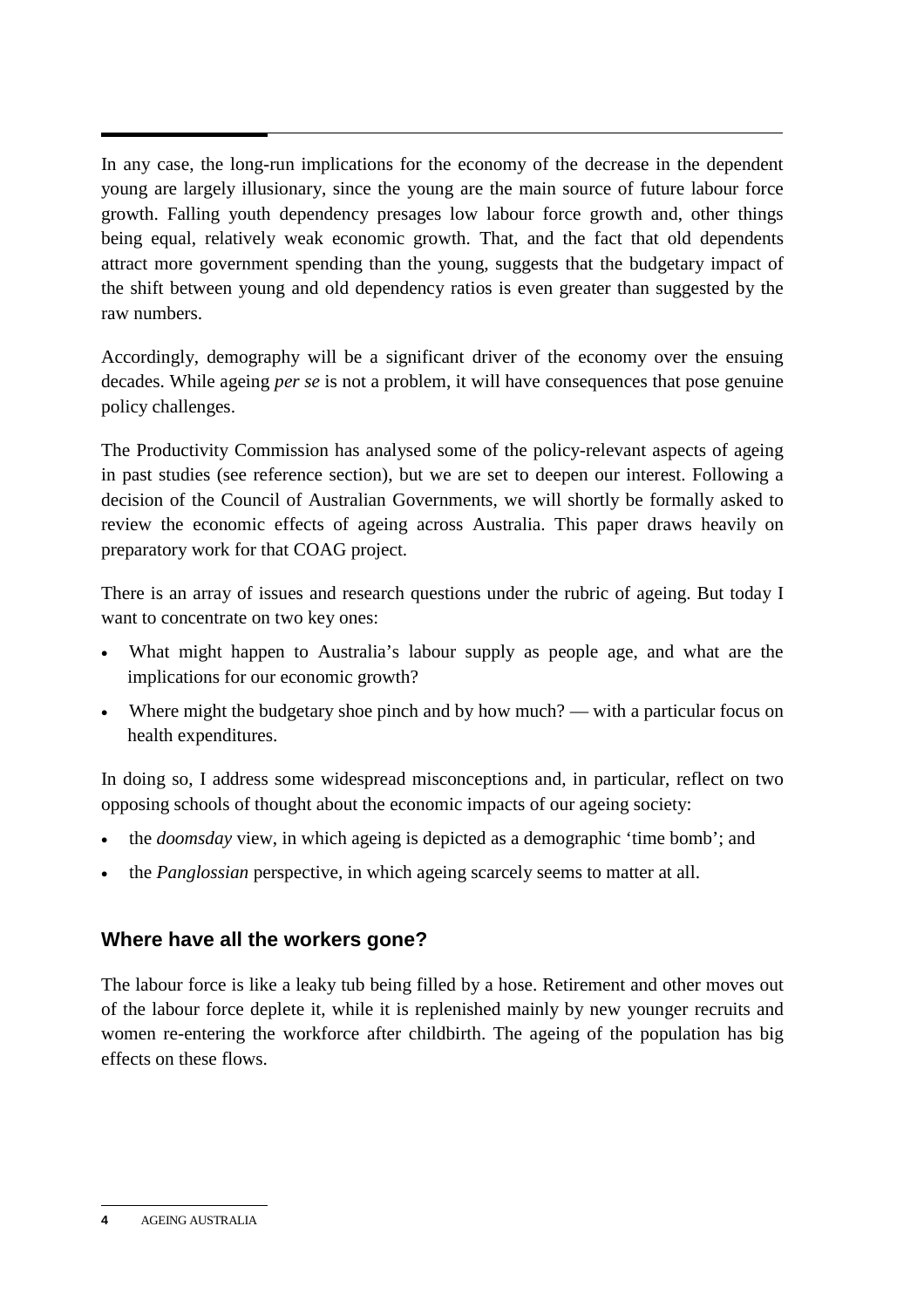#### *Participation falls with age*

The main measure of labour market engagement is labour 'participation' — the ratio of people in the labour force (those *with* jobs and those *looking* for work) to the civilian population aged 15 years and over.

Labour participation falls significantly for those over 55 years and, naturally enough, is negligible after the age of 70. As more people shift into these older groups, leakage out of the labour force quickens and overall labour participation rates fall. This ageing effect is only partly offset by new young workers, since lower past fertility rates have reduced their numbers. It is also partly offset by the continuation of increasing female participation, but this has limits. Getting a good picture of these counteracting flows is hard, yet critical to reasonable projections.

Commission researchers have produced some 'experimental' estimates of what will happen to labour participation by considering *cohorts* of people, rather than just looking at agespecific participation rates and how they might evolve. A cohort is a group of people born in a given period. The labour market behaviour of people born in different periods can be quite different, which has implications for future patterns of labour supply. These generational variations may reflect:

- different social attitudes (for example, attitudes to the role of women in the workforce after marriage or childbirth);
- varying aptitudes (due to different levels of education and different lifetime exposures to technology and opportunities for learning by doing); and
- the enduring effects of historical events (such as higher disability rates among combatants in the world wars or the 'scarring' effects of mass unemployment).

It is clear, for example, that younger cohorts are on average much better educated than their older brethren, and that better educated people generally have higher participation rates (figure 3). It is projected that education levels will continue to rise and that, with this, we could expect some increase in participation rates — a point made recently in two research papers from the Australian Treasury (Gruen and Garbutt 2003, Kennedy and Hedley 2003). However, the returns to education may drop off somewhat with its extension to more and more people.

Our research, and that by the ABS (Ravindiran et al. 2002), shows that the generation into which a person is born makes a big difference to his or her future labour force participation. This is particularly so for women.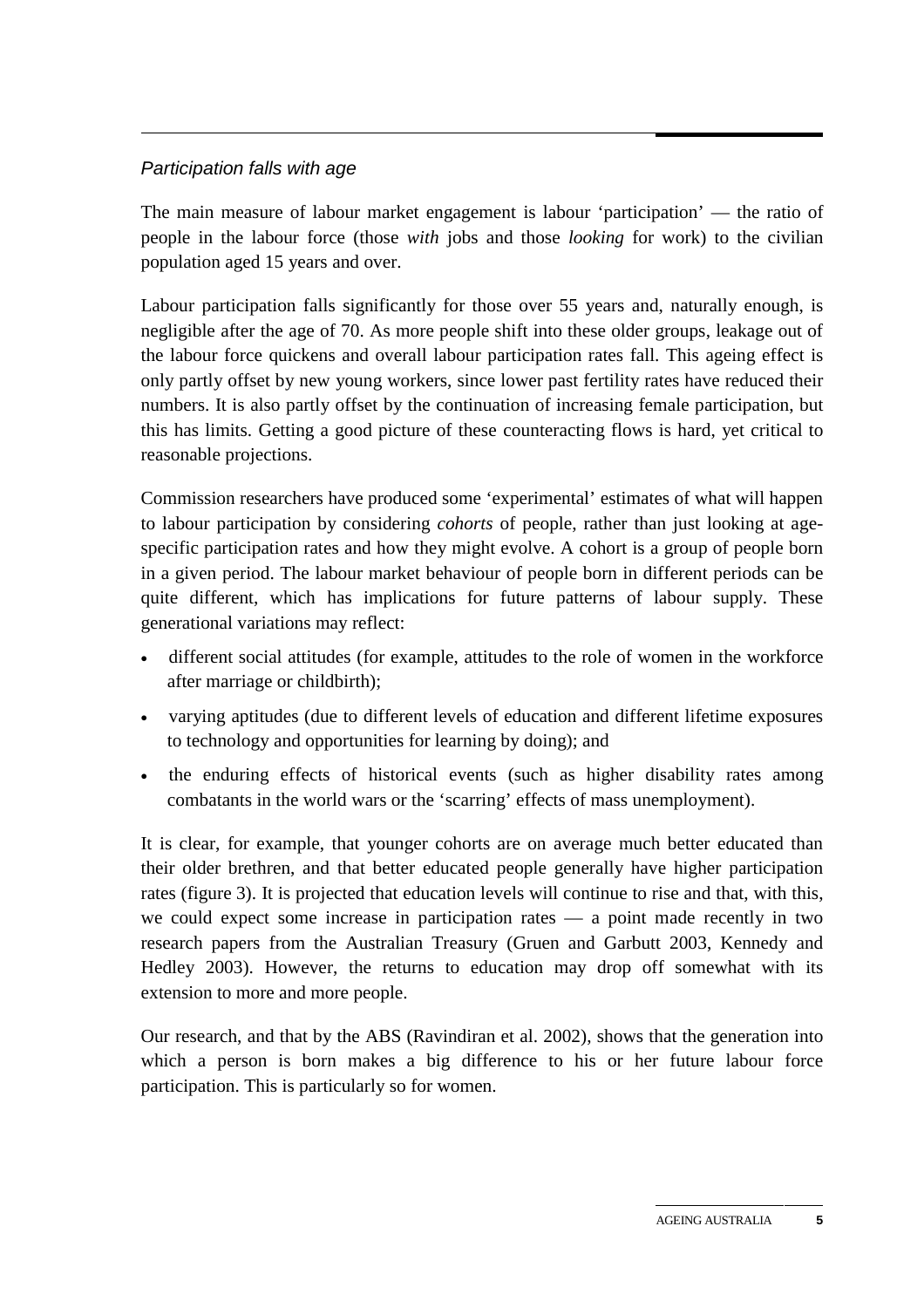#### Figure 3 **Labour force participation differs by age and highest educational attainment**  Percentage rates, 2001



*Data source:* ABS Census data 2001 provided by the Australian Treasury.

#### *Female vs male participation trends*

Lifetime female participation in the labour force has increased dramatically and its time profile has also altered.

- A woman born around Federation would typically participate in the formal labour market while very young (aged 15 to 19 years), and have to withdraw with marriage and child bearing. After having (several) children, she would generally never return to a paid job. The section of figure 4 depicting participation rates in the childbirth years — 'nappy valley' — is wide and deep for such early cohorts.
- A woman born just before the second world war also had her peak participation rate when young, but her withdrawal from the labour market with the advent of childbearing was temporary.
- Later female cohorts have significantly lower participation rates when young, reflecting greater involvement in years 11 and 12 of secondary schooling and tertiary education. But against this, the dip in participation associated with childbearing is smaller and less protracted — 'nappy valley' is now shallow and much narrower. This is because women have become better educated, with fewer children and greater access to part-time jobs and childcare. The peak involvement of women in the labour force is now around 40-44 years — in stark contrast to their great-grandmothers.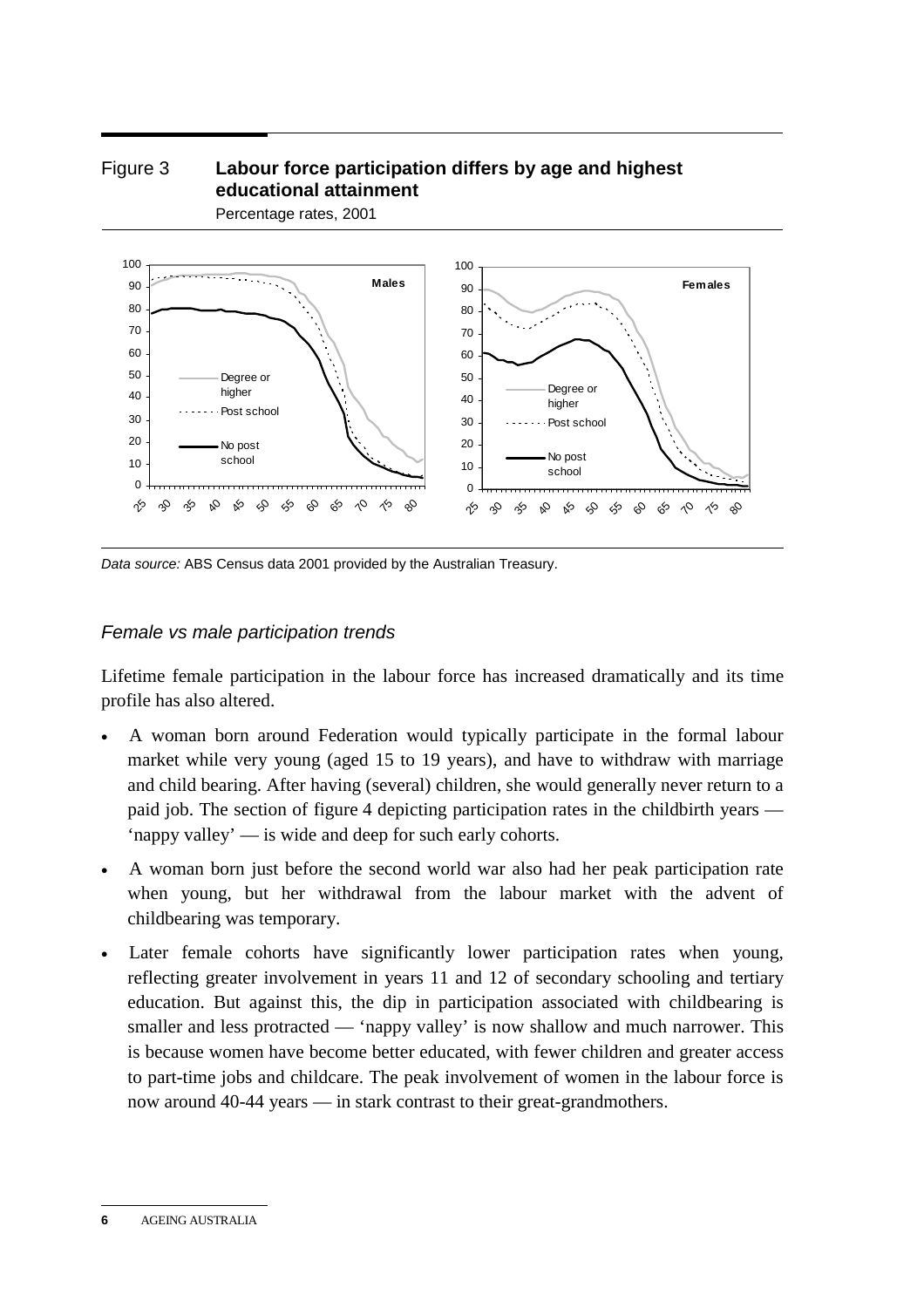#### Figure 4 Moving mountains: participation rates by age and birth year of **cohort**



All birth years from 1834-38 to 1988-92

**a** Note that the orientation of the graphs is different so as to reveal particularly salient features of changes in participation rates for different cohorts. Data on ages and birth cohorts are the midpoints of 5 year spans.

*Data sources:* Various labour force series from the ABS and Withers et al. (1985).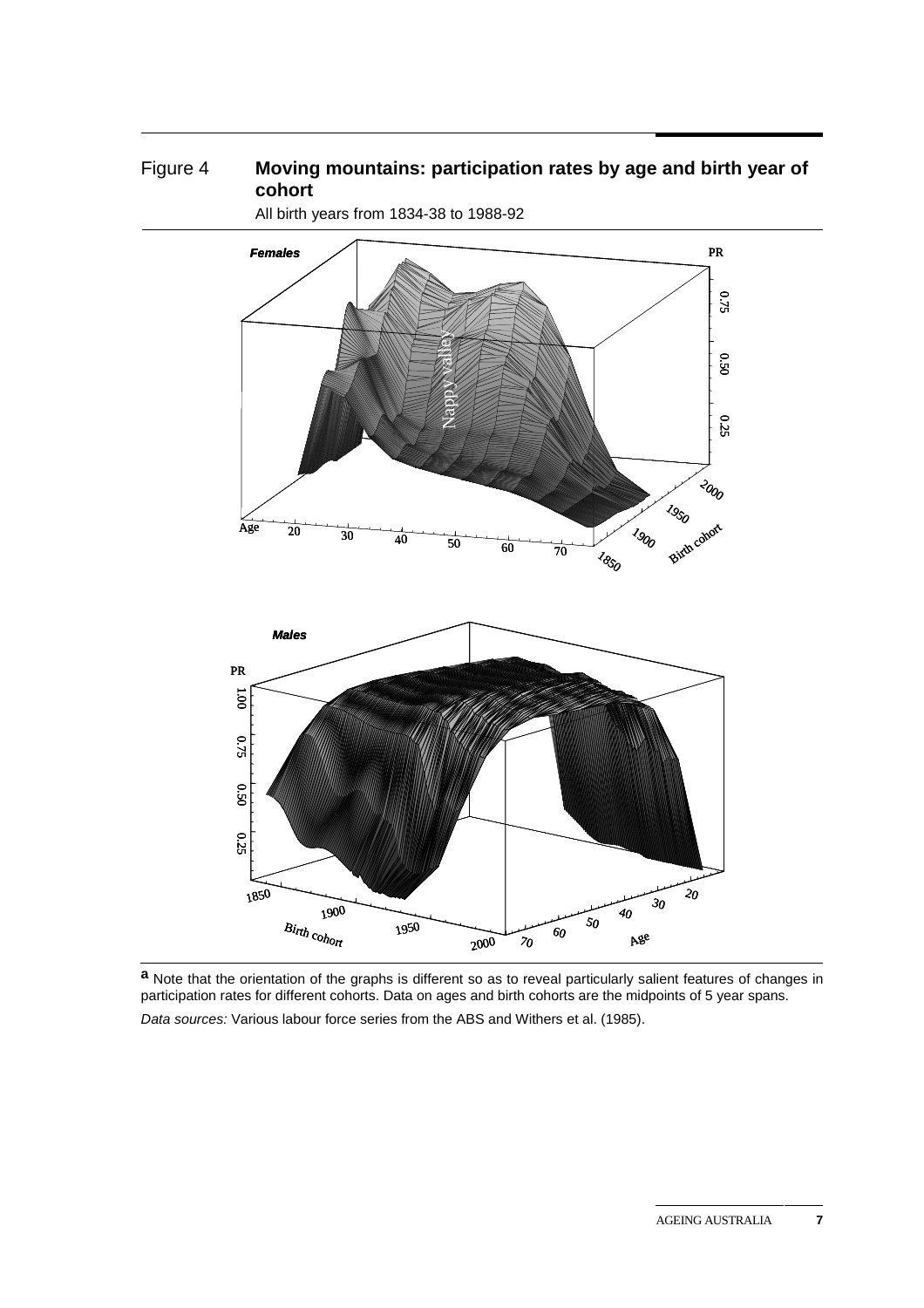Cohort effects are much less pronounced for males than females, and their impact is to *reduce* rather than increase labour force participation.

- At Federation, the lifetime participation profile of males hardly varied between ages 15 and 60 years, with steeply decreasing rates before and after this age range — like a building with a flat roof and steep sides.
- For later cohorts, the roof has started to collapse with older ages (easier seen in a sample of the data — figure 5). For example, the participation rate of males aged 60-64 years was around 80 per cent for the 1896-1900 birth cohort, but some 30 percentage points less for the 1936-40 birth cohort.

Taking account of these changing cohort patterns, Commission researchers have made some preliminary projections of participation rates for different age groups by gender. (Some sample projections are shown in figure 6.) The projection method (see Burniaux et al. 2003) assumes that the behaviour of present cohorts, when aged, can be inferred from the *shape* (not the level) of the age-participation profile of earlier cohorts. The projections show a continuing tendency for greater female participation for all ages over 25 years and a (slowly abating) trend for lower male participation by males aged from 25 to 54 years.





*Data source:* As above.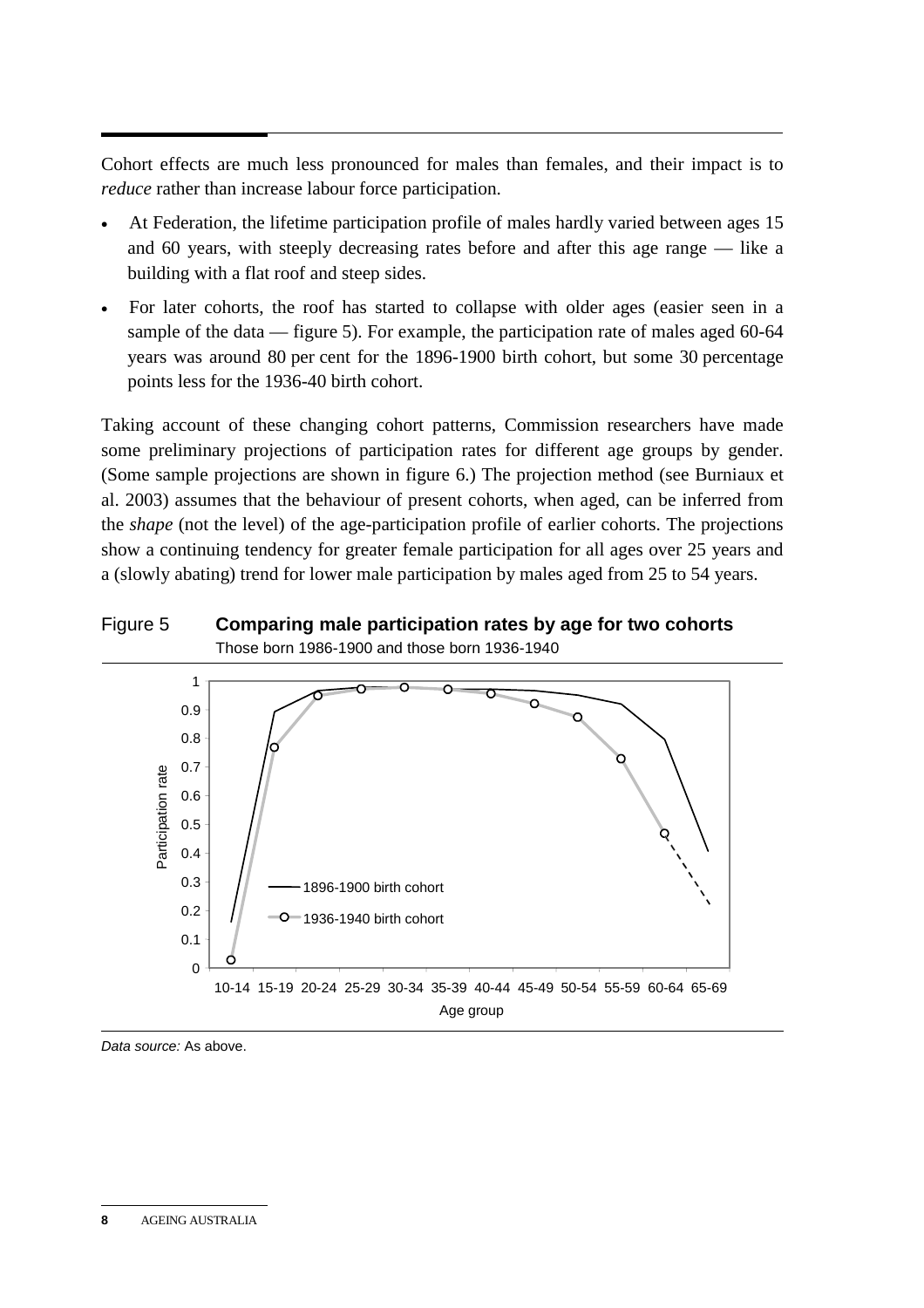

*Data source:* Preliminary Commission calculations using the 'dynamic cohort' approach of Burniaux et al. (2003).

#### *Aggregate participation will fall*

Applying these age-specific trends to our ageing population, aggregate labour force participation rates in Australia are projected to fall by around 10 percentage points from their current level of 64 per cent (figure 7). Had there been no ageing effect, participation rates would have risen modestly, reflecting the continued importance of rising female participation. (By the way, these projections largely corroborate the findings in the Intergenerational Report, based on older ABS population projections and labour force data, and different methods for forecasting age-specific participation rates.)

But a question remains as to whether the age-specific trends underlying this aggregate forecast are likely to be achieved. It is highly likely that female participation will continue to rise, because the factors that have been driving rising participation are still at work (such as increased education and better matching of female job preferences). But we are less sure of the forecasts of continuing declines in participation trends for prime-aged males, because it is unclear that the historical forces that lowered participation thus far will be sustained.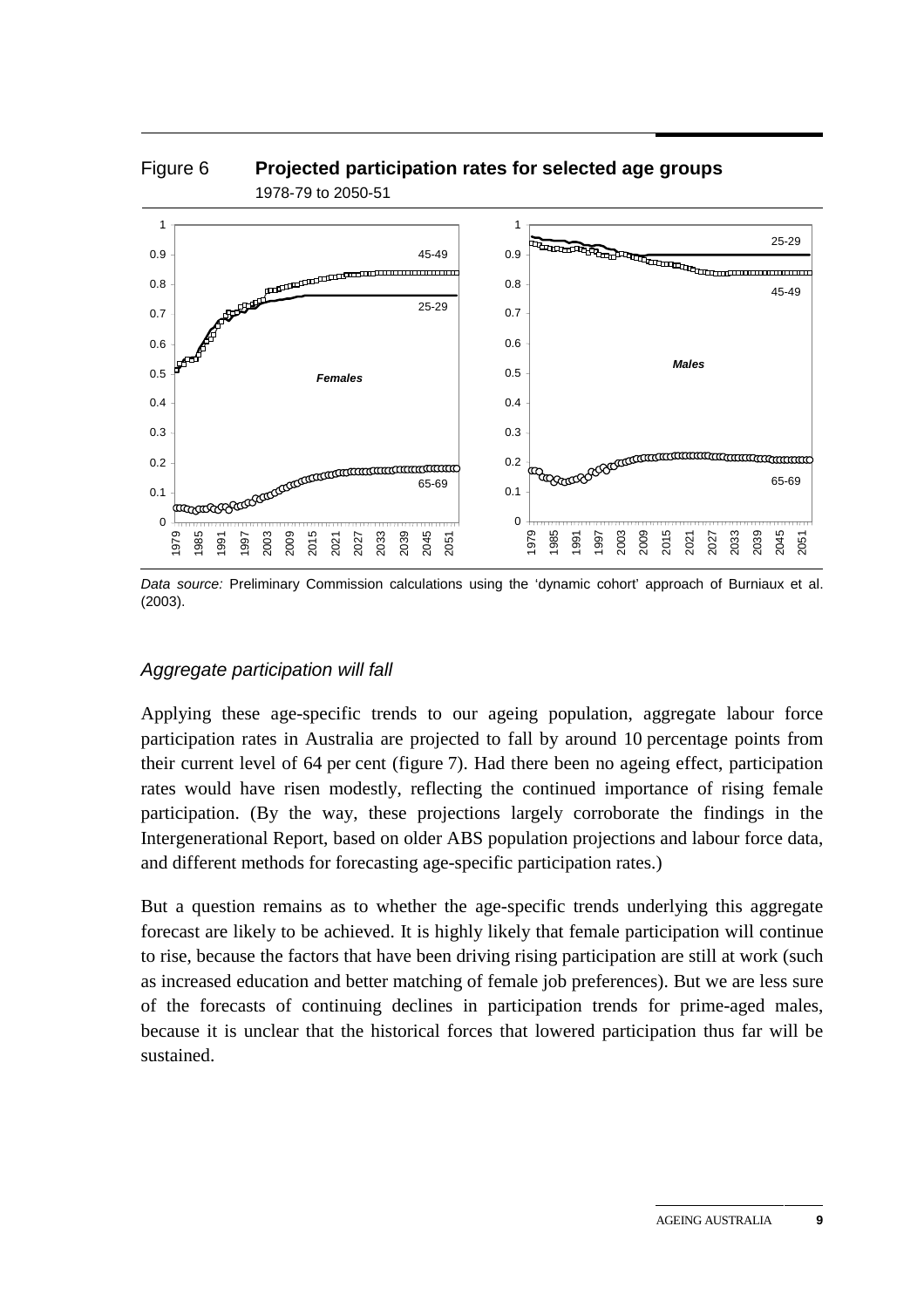

A major explanation for the historical trend towards lower male participation is the combination of structural change affecting lower-skilled workers in traditional industries (such as manufacturing) and increased access to disability pensions. This has particularly affected mature-aged males. For example, from 1978-79 to 2002-03 there was a quadrupling in the number of males aged 40-49 years claiming the disability pension. If the numbers of males claiming disability pensions were added back into the labour force, the decline in the participation rate for males is much less. (For example, had males aged 60-64 years on a disability pension stayed in the labour force, participation would have fallen by only 0.4 percentage points since the late 1970s, instead of the actual 8.2 percentage points.)

These trends may not continue. Current policy is increasingly directed at reconnecting at least a proportion of disability pensioners with the labour market. This may halt the downward trend in mature age male participation rates and lead to projections that are different from those in figures 6 and 7. On the other hand, it is a moot point whether this would substantially alter the trends in *employment* rates by age group (which, as shown below, are what matters for economic growth). This is because many of those on disability payments would have (and have had) great difficulty obtaining jobs.

In any case, even if it is assumed that male participation rates no longer fell after 2002-03, the effect on future aggregate labour force participation rates would be small. Under this assumption, by 2050-51 the aggregate participation rate would be 54.6 per cent instead of the projected 53.7 per cent — underlining the fact that the aggregate changes in the labour force are primarily driven by changing demographics, not trends in participation rates.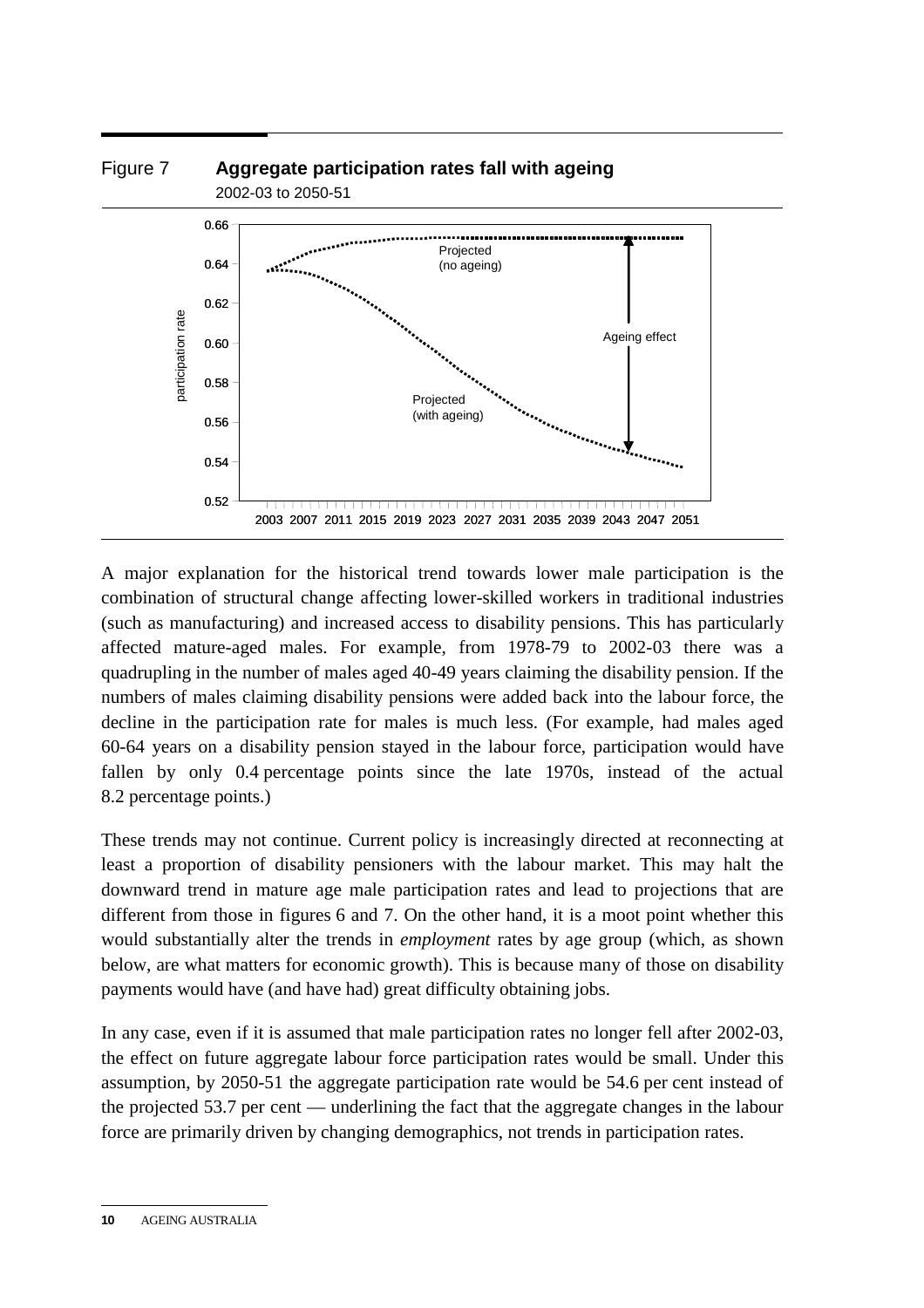#### *Unemployment falls, but so do hours worked*

Participation is only part of the labour supply story. The other two important elements are unemployment and hours worked.

Ageing has a positive twist for unemployment. This is because the highest unemployment rates are experienced by young people, in the transition from education to work, and the lowest by older people, who have the alternative of retirement. Consequently, the shift in the age structure of the workforce is likely to lower measured unemployment rates, although the effect is quite small (figure 8). This effect is reinforced by a generally falling trend in unemployment rates and implies that, for a *given* participation rate, the *effective* labour supply will be higher than otherwise (figure 8).

# Figure 8 **Effects of ageing on unemployment, part-time employment rates and average hours worked**





The story for average hours worked is different again. Average hours worked are generally projected to increase modestly for part-time workers of most ages, while being stable for full-time workers generally. However, the *incidence* of part-time work will continue to rise for Australians of most ages (particularly for males). This is seen as a 'bad thing' in some quarters, but it largely reflects the preferences of many people for part-time jobs and the ascendancy of the service sector. That, and the fact that older workers have a much higher tendency to work part-time anyway, mean that average weekly hours per employee are projected to fall.

So ageing has a 'double whammy' depressive effect on labour supply — reducing participation rates and cutting average hours worked. These greatly outweigh the positive influences via lowered unemployment.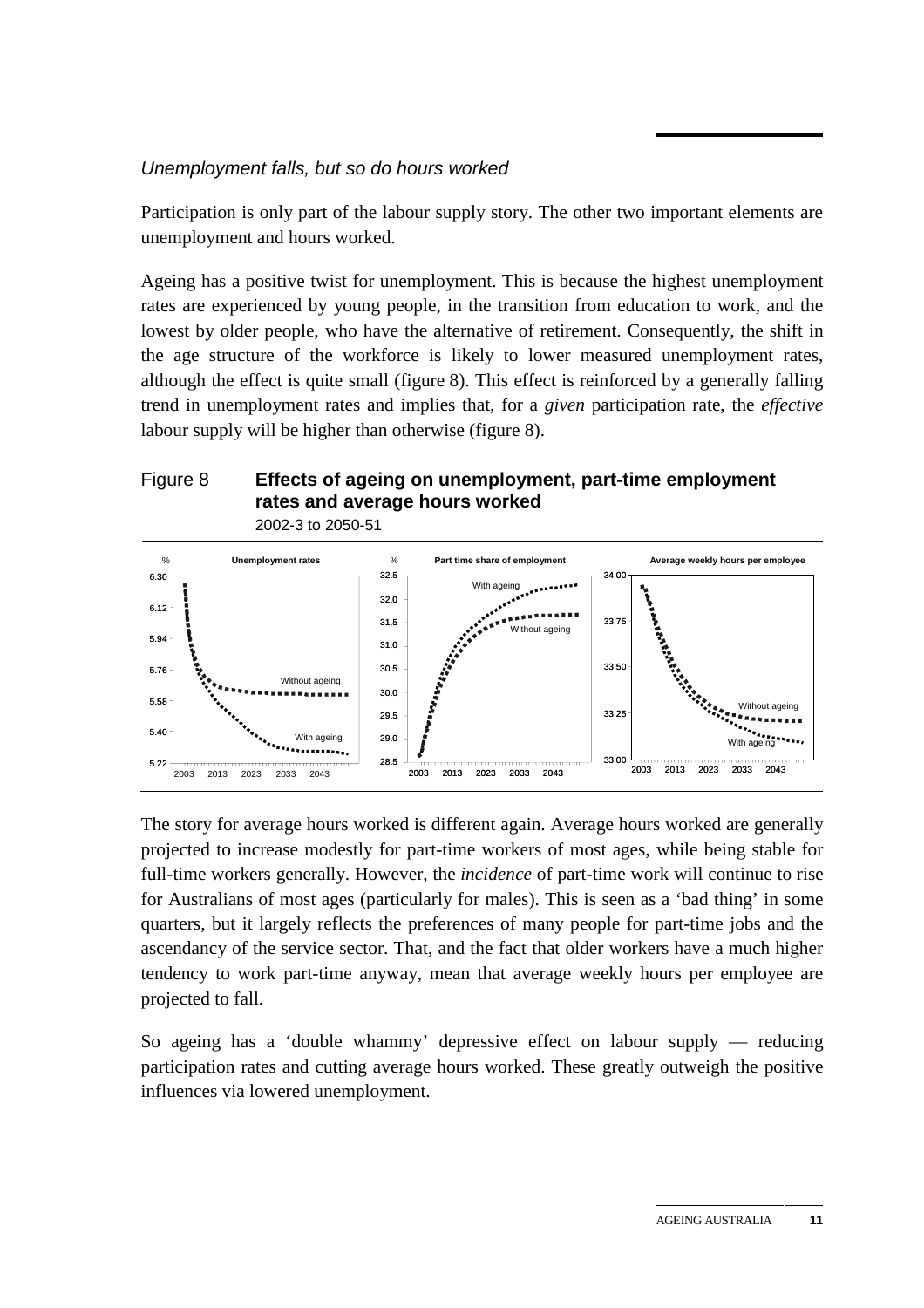# **Ageing and economic growth**

These elements of the labour market jigsaw can be assembled to give a picture of the future effective labour supply (measured as total hours of labour used in the economy per capita — figure 9). Combined with estimates of the future growth in labour productivity (measured as GDP per hour worked), we in turn can get a perspective on how economic growth may fare over the next 50 years.

Population ageing acts as an influential brake on economic growth. Australia's GDP growth rates are projected to fall steadily over the period to around 2025, with a weak recovery thereafter. For example, given an assumed productivity growth rate of 1.75 per cent per annum (as in the Intergenerational Report), GDP per capita growth would slump nearly as low as 1.2 percent a year by the mid 2020s — roughly half its present rate. This is primarily due to the effects of ageing on the size of the labour force. (The additions to the labour force in the past year alone are more than the additions expected over the 18 year period from 2033-34 to 2050-51.)

In the absence of any resurgence in workforce, economic growth over the next four to five decades will overwhelmingly depend on productivity growth.

#### Figure 9 **Economic growth in Australia — a 50 year projection**  2003-04 to 2050-51



*Data source:* Preliminary Commission calculations.

To illustrate its significance, suppose that Australia was able to sustain the so-called 'miracle' productivity performance of the 1990s. With an annual productivity growth rate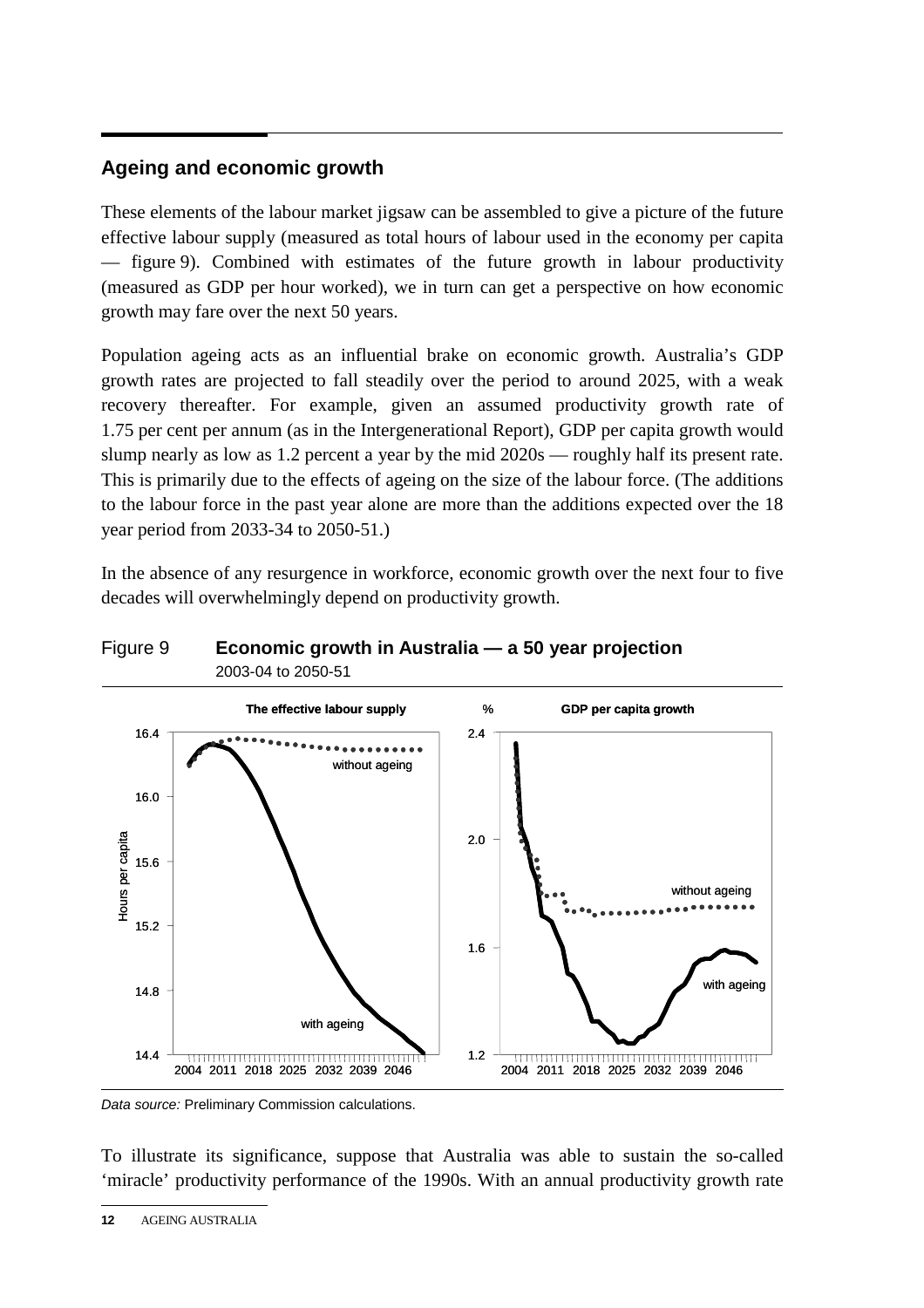of 2.05 per cent, Australians would be better off in cumulative GDP terms by around \$5 700 *billion* by 2050-51 relative to the assumed base-case growth rate of 1.75 per cent (table 2). This equates to an average productivity dividend of just under one quarter of a million dollars per person over this period — a good buffer against the spiralling costs of ageing and trending health spending.<sup>1</sup> This is the power of compound interest.

|                                                         | $2.05\%$ pa after<br>2002-03 | 1.75% pa after<br>2002-03 | $1.62\%$ pa after<br>2002-03 |  |
|---------------------------------------------------------|------------------------------|---------------------------|------------------------------|--|
| Average growth in GDP per capita                        | %                            | %                         | $\%$                         |  |
| 1990s                                                   | 2.15                         | 2.15                      | 2.15                         |  |
| 2000s                                                   | 2.06                         | 1.85                      | 1.76                         |  |
| 2010s                                                   | 1.79                         | 1.49                      | 1.36                         |  |
| 2020s                                                   | 1.57                         | 1.27                      | 1.14                         |  |
| 2030s                                                   | 1.73                         | 1.43                      | 1.30                         |  |
| 2040s                                                   | 1.87                         | 1.57                      | 1.44                         |  |
| Real GDP per capita in 2050-51 (\$)                     | \$88 073                     | \$76 467                  | \$71915                      |  |
| Increase over real GDP per capita<br>in 2003-04 $($ \$) | \$50 899                     | \$39 293                  | \$34 741                     |  |
| Additional real GDP 2003-04 to<br>2050-51 (\$ billion)  | \$5 651                      |                           | $-$2279$                     |  |
|                                                         |                              |                           |                              |  |

#### Table 2 **The GDP effects of different productivity growth scenarios**

**a** GDP is in 2001-02 prices.

 $\overline{a}$ 

*Source*: Preliminary Commission calculations.

Of course, the story looks rather worse if Australia were to record the average productivity growth rate that prevailed in the two decades prior to the 'miracle' years (1.62 per cent per year). In that case, by 2050-51 Australia would be cumulatively worse off relative to the base case by around \$2 300 billion, *adding* to the difficulties in meeting any financing costs associated with ageing.

# *The labour 'problem' in historical perspective*

Under each productivity scenario, per capita GDP in 2050-51 will be significantly less than if there were no ageing-population effect. (For example, with a productivity growth rate of 1.75 per cent, GDP per capita without ageing is around \$10 000 or 13 per cent more by 2050-51 than with ageing. Ageing creates a \$4 800 billion dent in cumulative national output from 2003-04 to 2050-51.) This reflects the importance of the demographics

 $<sup>1</sup>$  The effect of productivity growth on government budgetary costs of ageing, however, are less</sup> dramatic, since wage costs associated with health and aged care could be expected to increase with productivity — as noted by Gruen and Garbutt  $(2003)$ . Also, to the extent that the gain is in labour productivity alone and not in multifactor productivity, then it has to be paid for through some investment (eg capital equipment or greater human capital accumulation). So the gain is not a pure welfare benefit.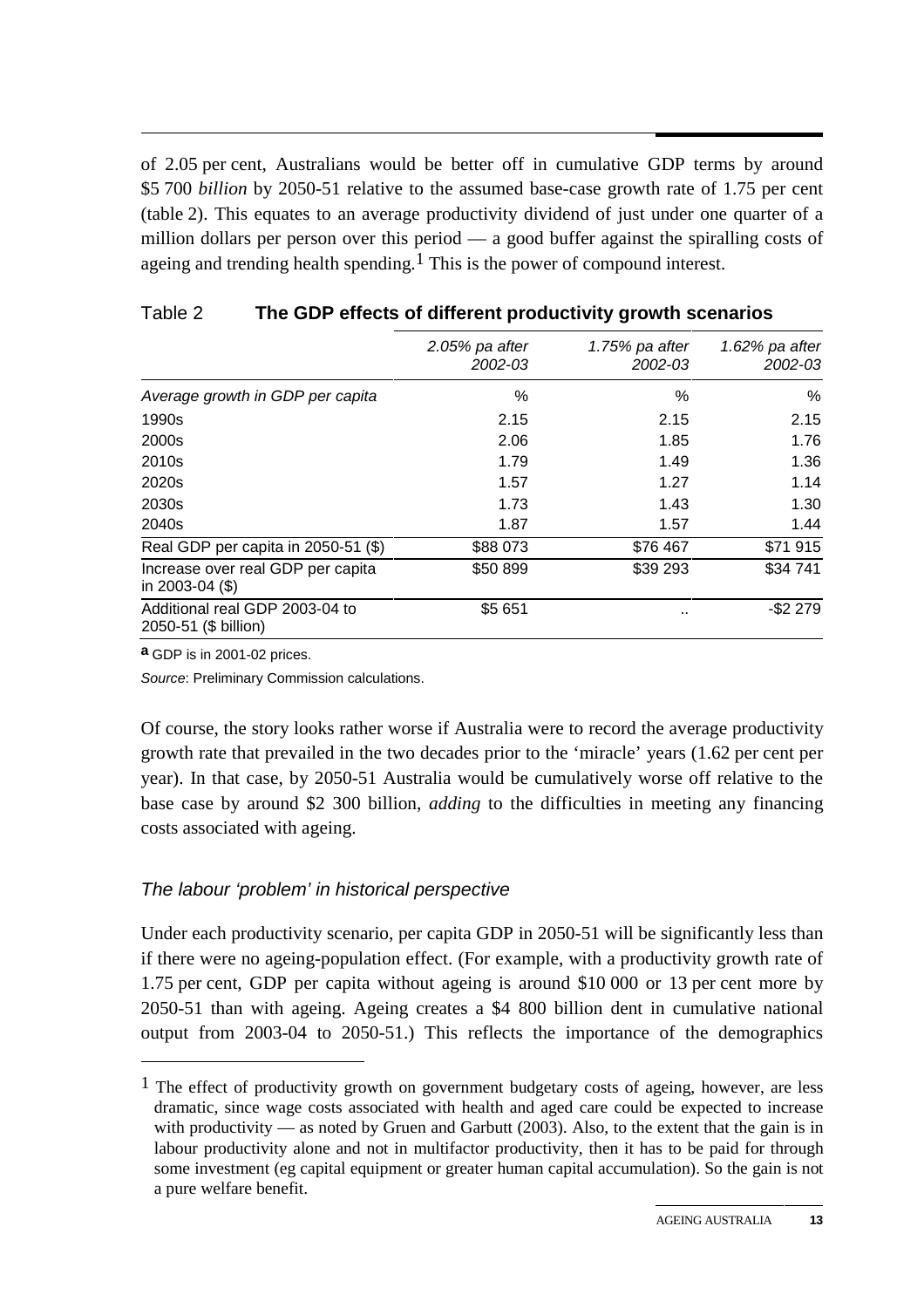working through labour force participation — which is on course to reach its lowest level since records began in the 1850s (figure 10).

But adopting a long historical perspective also reveals a more positive story. For one thing, it becomes apparent that labour force participation today is at its highest rate since just before World War I. Secondly, if we look at the proportion of the total population in employment, this is the highest it has 'ever' been (figure 10). Even with the projected decline in participation, the ratio of employees to population will still be higher in 2050 than at almost any time in the period since the Great Depression. (This reflects the importance of the young population in this ratio.)





**a** These data were constructed from many historical data series — with interpolation based on econometric estimates and cubic splines for some earlier data.

*Data source:* Commission estimates based on ABS labour force data, Vamplew (1987), Withers et al. (1985), and Foster and Stewart (1991).

While the future decline in the employment-to-population ratio is attributable to the baby boomer syndrome, so too has been its rise and current apex — which reflects the work contributions of adult baby-boomers and their relative lack of progeny. The baby boomer phenomenon produced a big economic growth bulge, which will inevitably vanish as the boomers age. In this sense, the demographic transition is like the hangover after a good party. Of course, the fact that one has had a good party does not make the hangover any less painful, or eliminate the need to plan for its effects. But it makes it clear that it is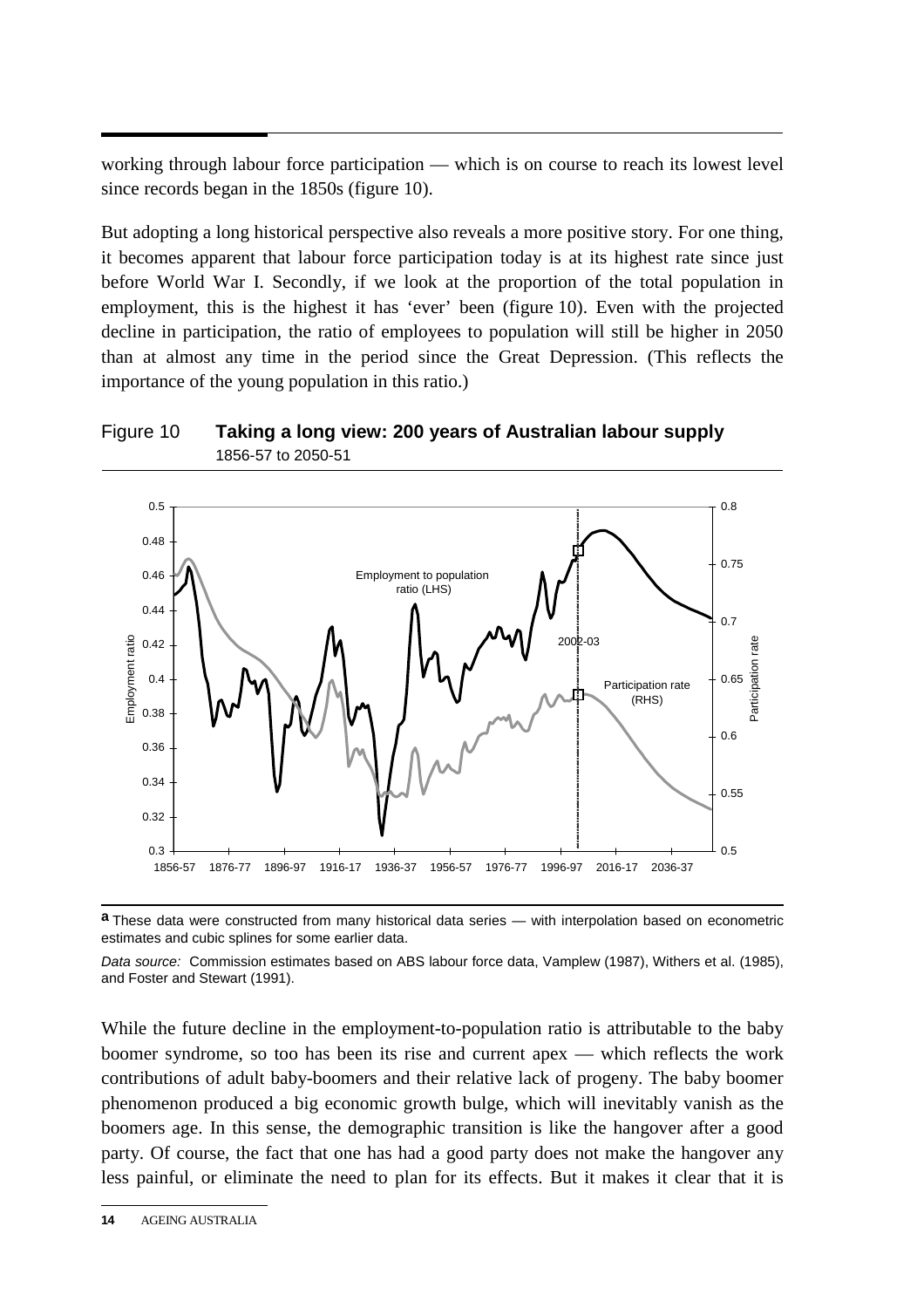misplaced to *blame* ageing for any economic pains, since the flip side of that very phenomenon was an earlier era of economic gains.

# **What budgetary implications?**

Economies are pretty robust — many aspects of an ageing Australia will be accommodated automatically by the market. Consumption and production patterns will shift towards goods and services that best meet the preferences and needs of the old. On a positive personal note, there will be more Bach and less Beyonce; on a negative one, more coffins and less prams (figure 11). But the point is that these transitions in consumption and production will be achieved fairly smoothly as resources progressively move around in response to the opportunities associated with the new demographic structure.

Nevertheless, some critical age-related goods and services are *not* provided through market forces, but by governments. These include a substantial share of health and aged care, as well as government-funded pensions. As we have seen, GDP — the pie from which such services are ultimately funded  $\frac{1}{\sqrt{2}}$  is projected to grow more slowly than the spending demands.



#### Figure 11 **Market outlook for coffins and prams**a

**a** Assumes that demand is proportional to births and deaths.

In one area, aged pensions, Australia is relatively well placed compared to most developed countries. Standard & Poor's, the credit rating agency, has recently warned that in many advanced countries, the damage caused to public finances by demographic-related expenditures, particularly government pensions, risks a blow-out in public debt. It predicts credit down-grading for most. But Australia emerges relatively untouched, because of past pension reforms.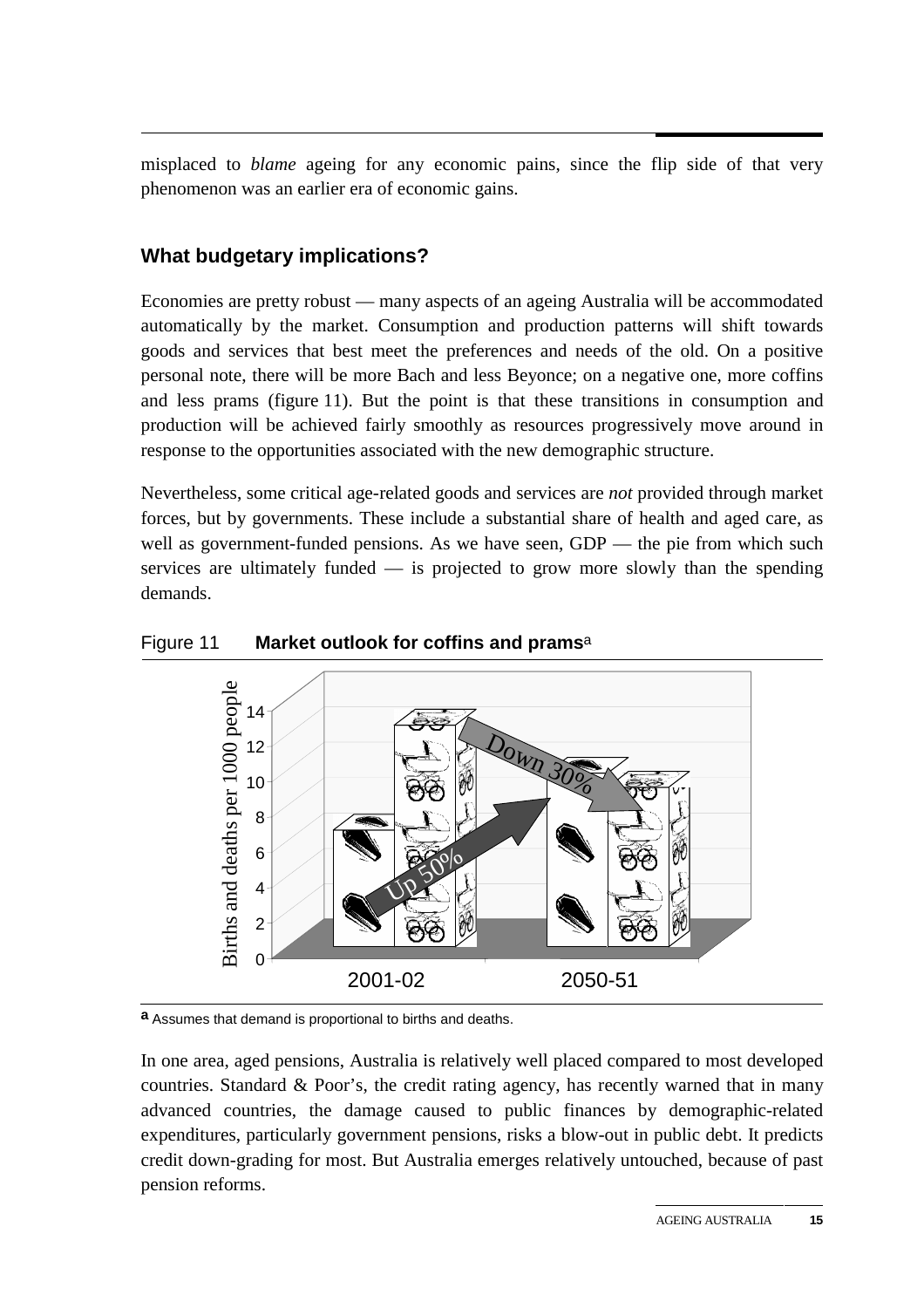As Prof. Paul Johnson from the UK put it a few years ago, when addressing the (seminal) conference on ageing and public policy that the Productivity Commission co-hosted with the Melbourne Institute:

Australia has managed, either by historical accident or brilliant foresight, to avoid the most pressing public pension finance problems faced by many OECD countries (1999, p.23)

# **Health care costs rise steeply for older Australians**

But what of *healthcare* expenditure? Currently, older people consume more health services per person than other Australians. For example:

- Costs per person in the Pharmaceutical Benefits Scheme are strongly age-related average costs for a male aged 65-74 are more than 18 times those for a male aged 15-24 (figure 12).
- Hospital costs follow a similarly steep age-profile, while Medicare costs also rise with age, though less steeply.



Figure 12 **Costs of hospitals and drugs rise with age** 

Across health services as a whole, expenditure on the over 65s amounts to around 4 times more per person than that on those under 65, and rises to between 6 to 9 times more for the oldest groups. Similarly strong age-based relationships are observable across time and in all developed countries.

With rapidly increasing numbers of the old (figure 13), the upward-sloping age profile of health expenditure suggests that ageing will increase health spending significantly. That, however, is not the end of the health expenditure story. Other factors are also at work.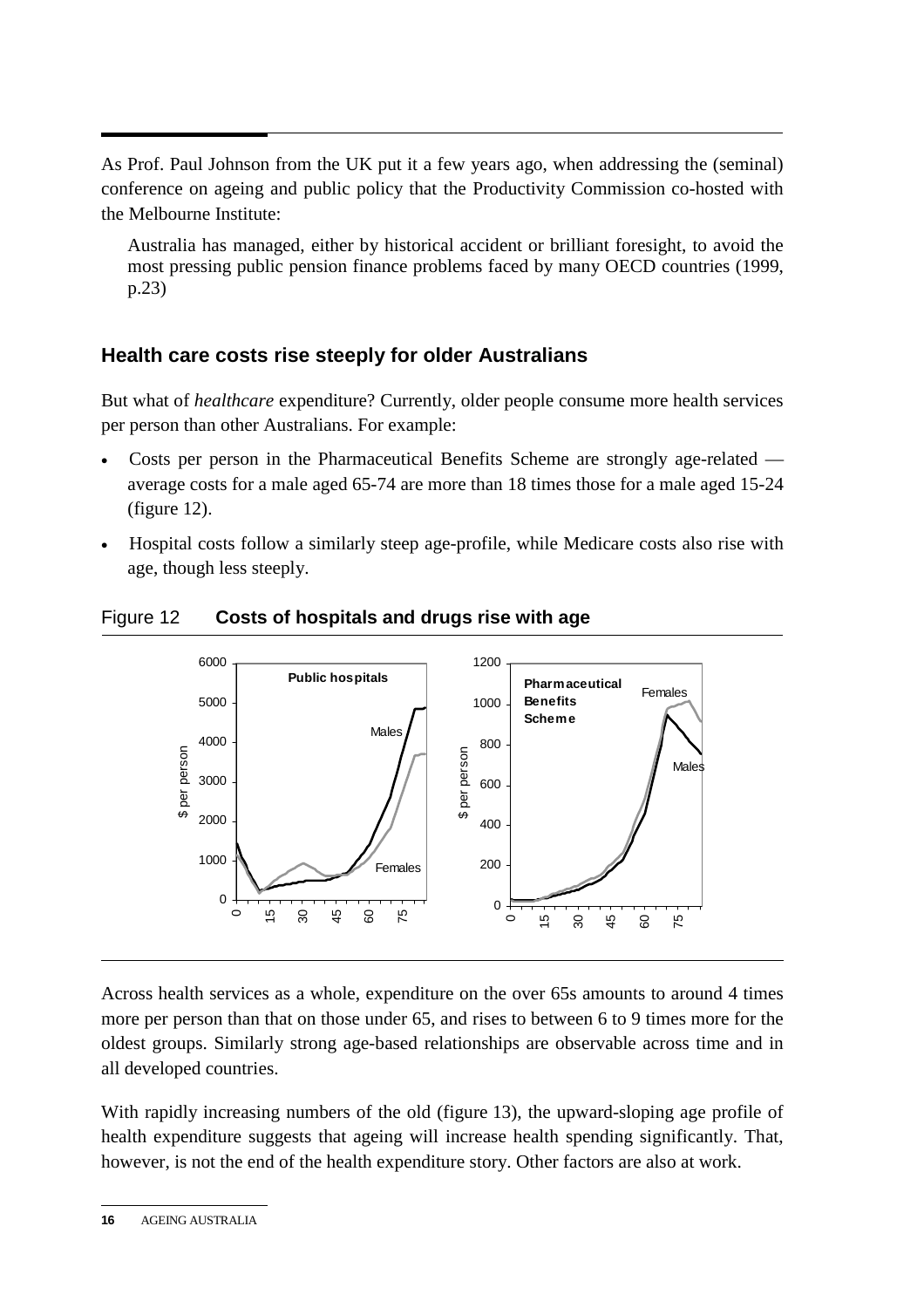#### Figure 13 **The greying of Australia**

Growth rates in population numbers by age group, 2000-01 to 2050-51**a**



**a** Based on ABS series B (medium) projections.

#### **The interaction of demand and technology**

In fact, the major drivers of rising healthcare costs per capita in advanced economies will (continue to) be the inexorable demand for greater health services, together with the emergence and diffusion of new medical technologies.

The importance of strong demand effects is not surprising. Rising incomes simultaneously fuel the capacity for increased government funding of health care, create expectations of better and more extensive treatments and prompt investments in new health technologies. While some of these technologies lower the cost of care (eg cataract operations), overall the expansion of treatment is generally considered to have outweighed any unit cost reductions. (While this may be a negative in expenditure terms, to a large extent it reflects the positive success of modern medicine in improving and prolonging peoples' lives.)

These demand and technology developments are sometimes perceived as being 'ageingneutral', because rising trends in expenditure per person occur for all ages. However, this ignores some important facets to the influence of rising demand.

First, if older people use more health services, then ageing and demand/technology effects interact to produce greater costs. To give a (contrived) example, suppose that at a given time, costs for each young person were \$100 a year, while costs for each old person were \$1000 a year, and that demand pressures would lead to a trebling of costs for all ages. Assume for simplicity that there is no population growth. In one world, 95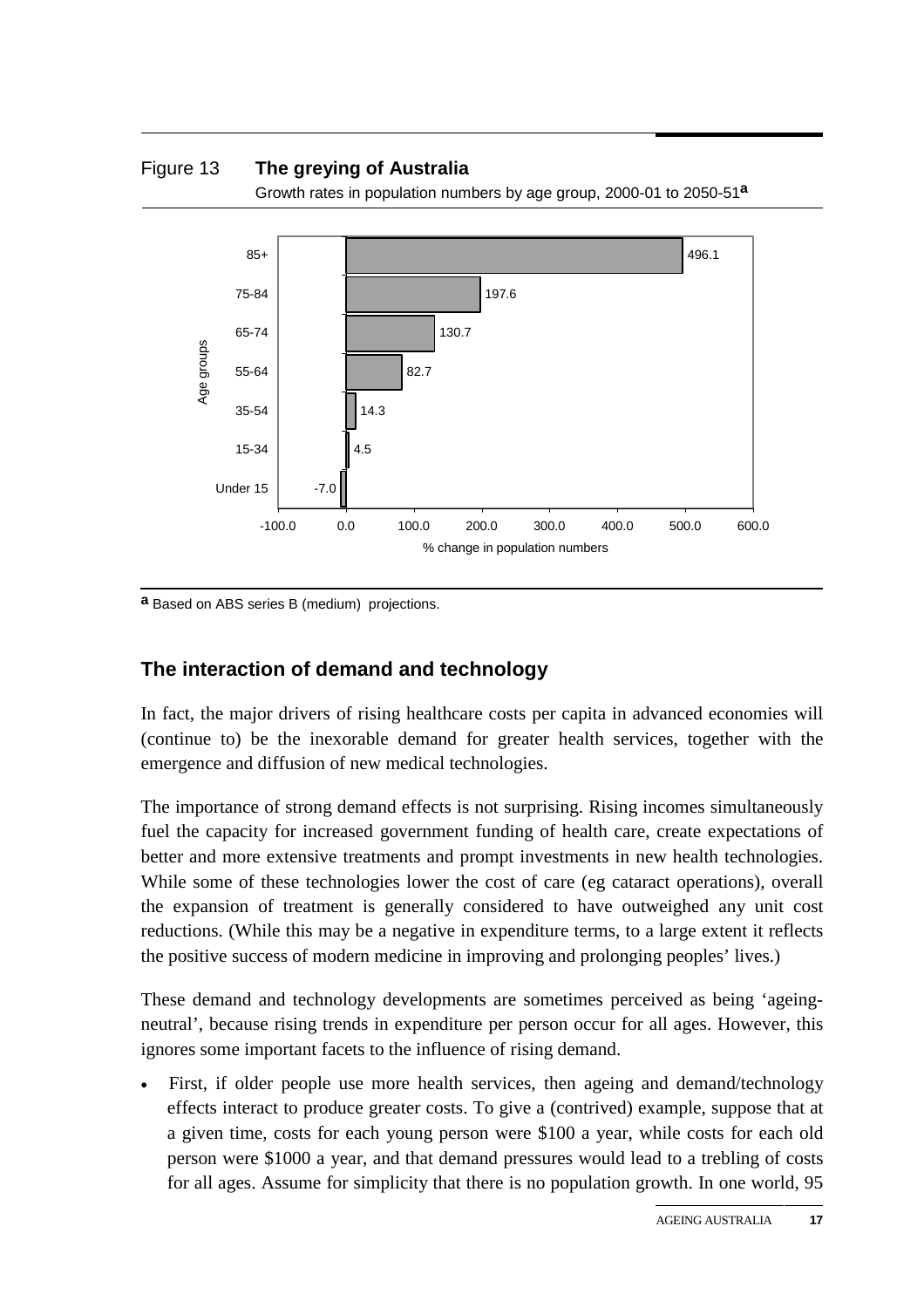per cent of the population is young and structure holds true over time, whereas in a parallel world, 95 per cent of the population is young initially, but this proportion falls to 50 per cent over time. Average costs per capita would rise threefold in the world with the static age structure, but by more than 11 times in the ageing world. Age and demand factors form a potent cocktail.

Second, there is increasing evidence that growth rates in health care spending are greater for older than younger people; in part, based on appropriate changes in societal perceptions of the value of older people (box 1). For example, average annual growth in hospital treatment (separations per person) have grown much more for the old than the young (figure 14). DoHA (2003) attributes most of this increase to greater use of private hospital services, particularly in the areas of same day admissions for renal dialysis, cataract–related eye surgery, colonoscopies, etc.

In the United States, a leading health economist (Fuchs 1998) — ironically, also previously the foremost academic sceptic of the view that ageing mattered much to health expenditure — argues that rising health costs, particularly those associated with technological developments directed at ongoing health care needs of the old, pose severe risks:

The tendency of health care expenditures on the elderly to grow about 4 per cent per annum more rapidly than the Gross Domestic Product could plunge the nation into a severe economic and social crisis within two decades.

That is likely to be too extreme a judgment for Australia, but it does underline the importance of determining how the age profile of health costs rises over time.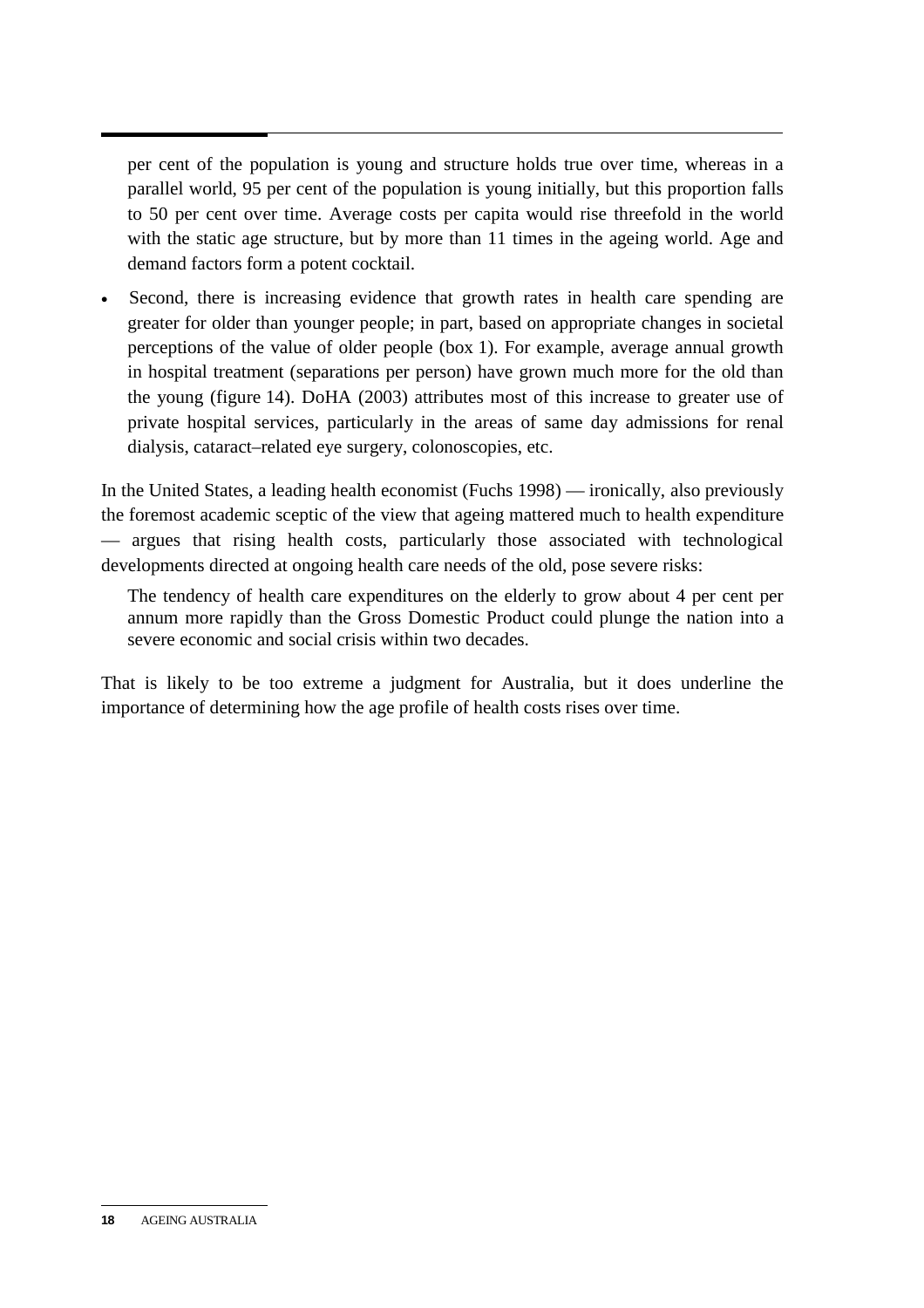#### Box 1 **Changing attitudes to treatment for the aged**

In a recent study, DoHA (2003) reported the following comments on the interaction between community expectations, demand and ageing.

 I think there is, for the very old and frail, a change in community expectations of what medical care is appropriate for those people, and that is responded to. In the past, when pneumonia, the old man's friend, came to visit, that was regarded as quite a good outcome. That is not acceptable to the community anymore. There is a greater tendency to do significant interventions in the really old...(Evidence of Professor D. Cameron, President, Royal Australasian College of Physicians, SCARCPHF, Committee Hansard, 21 March 2000, p. 379).

 People are being offered treatments and operations that were not available 10 years ago. Older people are able to undergo operations and procedures that previously were denied to them. For example, 10 years ago 75-year-old people often were not dialysised if they had chronic renal failure, but this would be a common occurrence now (Evidence of Dr P. Davoren, President, Doctors Reform Society, SCARCPHF, Committee Hansard, 22 March 2000,p. 402).

 When I was in an intensive care unit 20 years ago, somebody over 75 would have a tough time getting in. They are now 85 and they are having complicated and major surgery ... I do not see politicians suddenly saying, 'Let's go back and we will not take anybody over 75 into intensive care units'. So the demand is going to increase (Evidence of Ms B. Morieson, Secretary, Victorian Branch, Australian Nursing Federation, SCARCPHF, Committee Hansard, 23 March 2000, p. 533).

*Source:* DoHA 2003 (Trends in hospital activity: Australia 1991-92 to 2000-01, Occ paper New series 15)

#### Figure 14 **Trends in hospital separations per 1000 people, by age group**  1991–91 to 2000–01

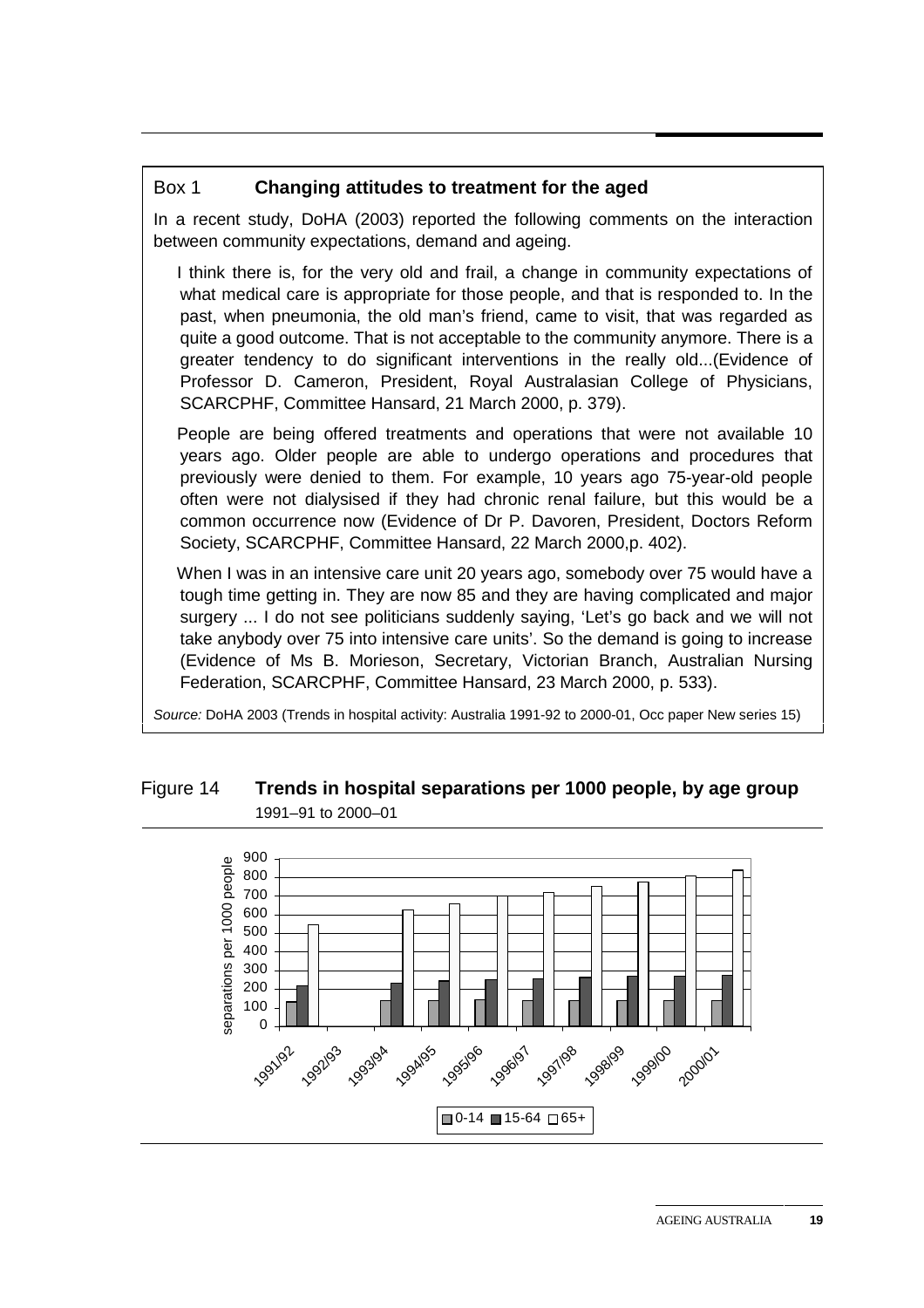# **Two contrary views about ageing and health**

While historical evidence suggests that age-cost profiles *will* rise over time, amplifying ageing population effects, some analysts have argued that ageing itself will be a relatively insignificant source of pressure in the health system (for example, Sheehan 2002, Jacobzone 2003 and Richardson and Roberston 1999). They point to two phenomenon that could greatly moderate its costs — reduced future disability rates, and the distinction between the costs of dying and ongoing care.<sup>2</sup>

#### *Trends in disability: older longer or just older later?*

One hypothesis is that increased life expectancy and lower age-specific disability levels will negate the influence of ageing on health costs. From this perspective, a larger but healthier aged population in the future may not make a significantly greater call on funds than the existing elderly cohort. Such a view relies on two premises:

- that disability rates are declining; and
- that lower disability rates imply lower medical costs.

Notwithstanding rather mixed data for Australia, the most compelling international evidence favours the view that age-specific disability rates *are* falling (Cutler, 2001; Manton and Gu 2001). The gains reflect a wide range of influences, including improved medical treatments, better medication and behavioural changes (notably reduction in cigarette smoking).

Less disability should translate directly to lower institutionalisation rates for aged care and lower participation rates in home care programs than otherwise (although the number of people requiring care is still projected to increase because of the much greater share of older people in the population).

However, it is not clear that lower disability levels necessarily mean lower age-specific health expenditures. Depending on the reason for the reduction in disability, health expenditure could either increase or decrease. If lifestyle changes, such as reduced smoking, or better (low cost) medical care, prevent people developing conditions that disable them, then lower disability would obviously be associated with lower expenditure. But, if treatment with increasingly expensive technologies allows people to manage their

-

 $<sup>2</sup>$  Those who are sceptical of the notion that age matters also point to the failure of some macro–</sup> econometric studies among countries or across time to identify ageing as a major source of growth (Sheehan 2002 and Jacobzone 2003). However, the results may reflect the importance of confounding factors (such as non-age related trends in spending) and the difficulty of precisely measuring ageing impacts during periods when relatively little ageing took place. Nevertheless, these results warrant further study.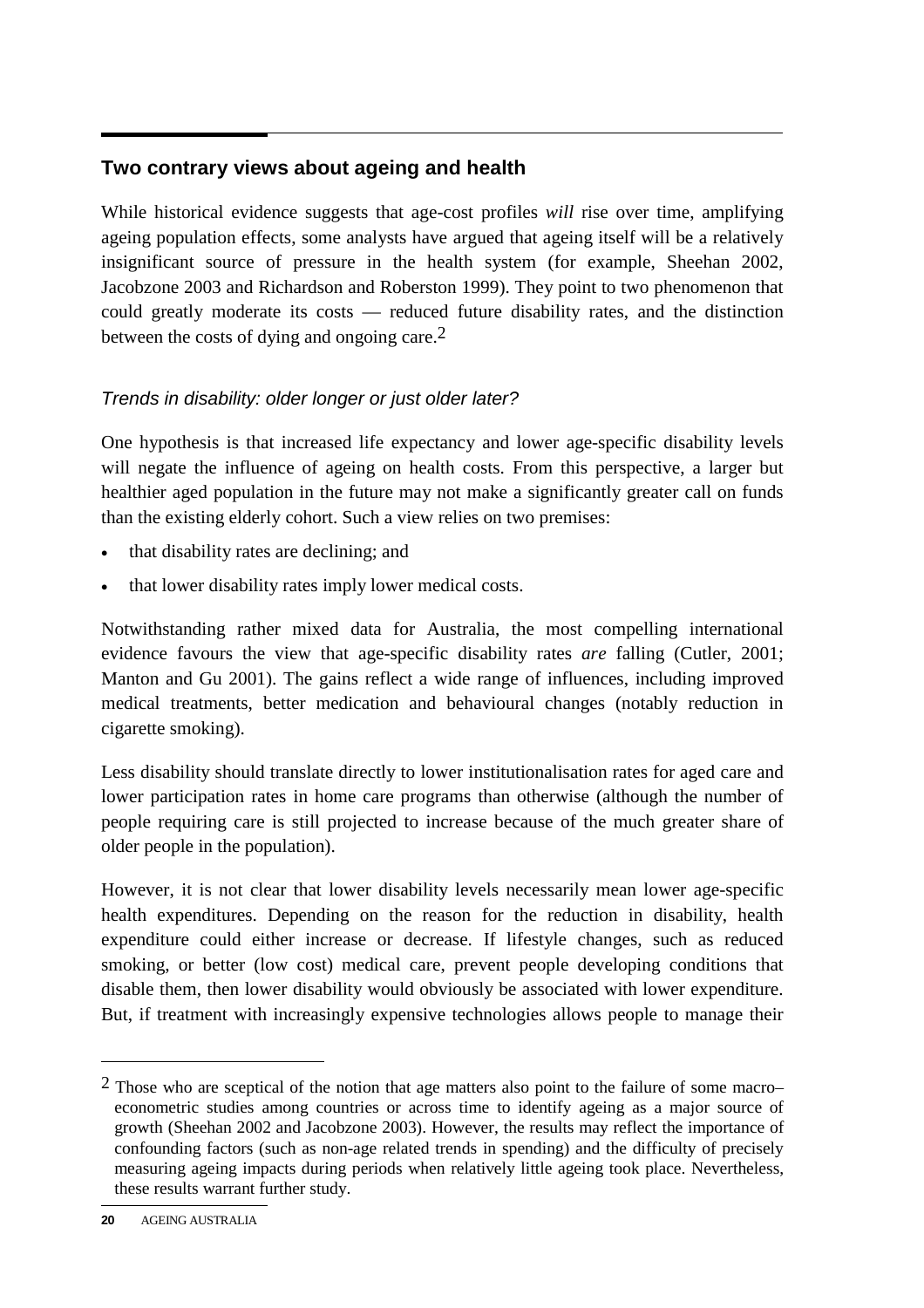conditions so that they are not disabling, then lower disability will involve costly medical investments.

While the evidence goes both ways, our initial reading is that costly medical interventions have played a major role in reducing disability associated with underlying medical conditions. For example, in a recent survey article, Jacobzone (2003) concludes that 'declines in disability may, in fact, be very costly to achieve in terms of health care'.

But even if we are wrong on this point, and lower age-specific disability rates could be achieved at no cost to health expenditure, the overall story for projected health care costs is likely to change very little. This reflects the fact that:

- the actual cost of care per person for older groups will still be much higher than for younger groups, even if lower disability rates make older people healthier than before; together with
- the greatly increased numbers of the old with the ageing of the baby boomers.

#### *Are the costs of dying, not age, the real driver of health spending?*

A related argument sometimes offered for why more old people may not significantly increase health expenditure, is that spending is not related to age *per se*, but to the period just before death. If health expenditure is particularly large only in say the last year of life, there will be a strong observed link between health care expenditures and age in crosssections of the population because the proportion of people near death increases with age (Fuchs 1984, p.152). But this pattern may not hold over time. As age-specific death rates fall over time, there will be fewer people in the last year of life, and this will tend to reduce age-specific health expenditures. Based on research for Switzerland, one influential health economist, Zwiefel et al. (1999) found that

…the terminal phase of life is costly independently of whether it occurs at age 60 or 90. Consequently, per capita health care expenditure is not necessarily affected by the ageing of the population due to an increase in life expectancy.

As yet, the importance of this phenomenon is unclear, but there are reasons for policy caution:

- First, although the available evidence suggests that health costs *are* high at the end of life, it also shows that they increase with age for people not close to death (Hoover 2002). And, as noted, there is evidence that medical technology has allowed the management of many (non-fatal) chronic conditions leading to less disability (Jacobzone 2003). More information is needed, especially in an Australian context.
- Second, even if the 'proximity effect' holds, it need not mean that the additional costs associated with an ageing population will be small. The adage that 'young men may die, old men must' applies — the old necessarily have much higher mortality rates.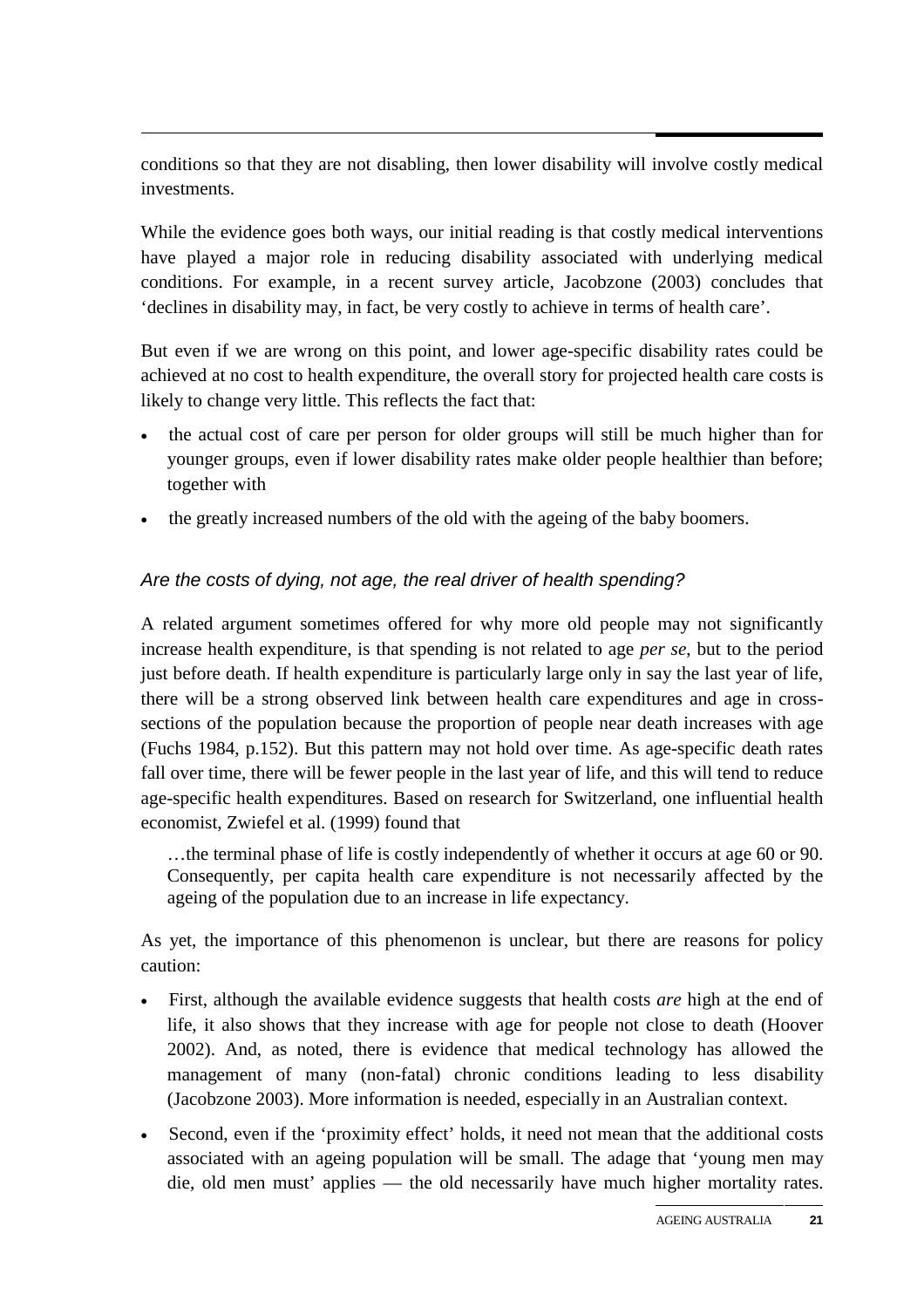Combined with the emerging bulge towards later years in Australia's age structure, this implies *significantly increasing numbers of deaths relative to the total population*. Indeed, the number of deaths per 1000 people is expected to rise by around 65 per cent between now and 2050-51, even allowing for projected increases in life expectancy (figure 15). At best, the phenomenon of costs predominating close to death can *postpone* rising health costs associated with an ageing population — it does not eliminate them.



Figure 15 **Projected deaths per 1000 persons**

# **Projecting Australia's health costs**

It is apparent that the effects of an ageing population on healthcare expenditure is a complex process with many uncertainties. Even so, simple forecasts that rely on projected populations and an age profile of costs that shifts out proportionately with higher demand (so-called 'needs-based' models) capture the essence of the relationship between demographic and non-demographic factors. Such models have been used in the Intergenerational Report and by others. They are also the primary basis on which the Commission has been constructing its own preliminary projections. (We have considered variant models that incorporate credible assumptions about costs close to death and the notion of people living 'healthier longer' — but the results are not qualitatively different).

There are four major categories of health expenditure — hospital, medical services (medicare), pharmaceutical and other expenditure — each of which needs to be projected separately and aggregated to estimate total government expenditure. We have also made separate preliminary projections of State and Territory Government health spending. The data required to project each component of health expenditure are:

- the age profile of expenditure for each component;
- projected growth and change in the age composition of Australia's population; and
- the change in each components' per capita costs for each age group.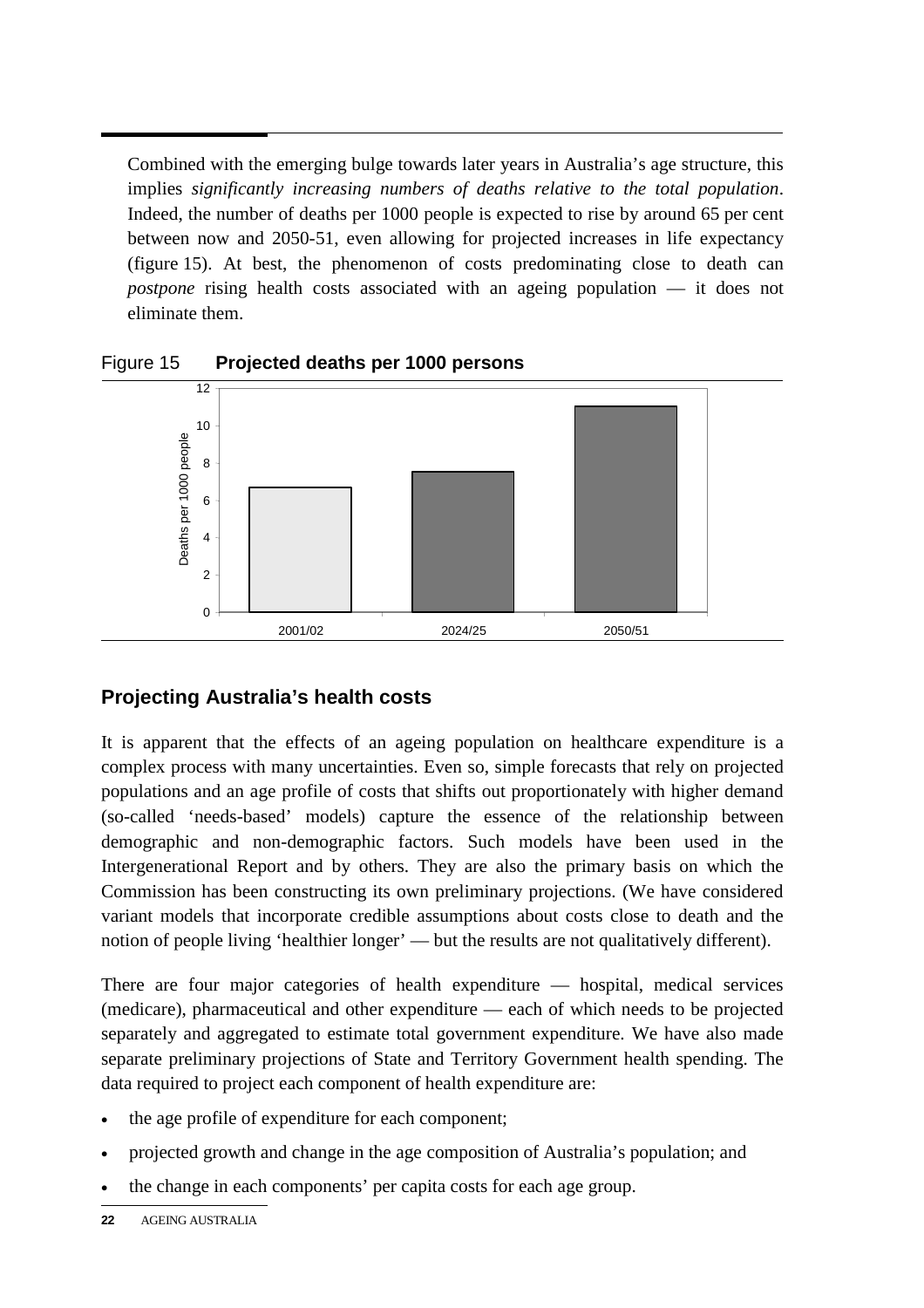Using this approach, and what we think are some credible assumptions, overall health care spending by all Australian governments (excluding aged care and capital consumption) are found to increase from 5.8 per cent of GDP in 2000-01 to 11.1 per cent — almost double — by 2050-51 (figure 16).

As might be expected from the shift in the age structure over this period, the relative importance of the old as users of government-funded health care changes significantly. Presently, those over 65 account for about one-third of total government funded health care, but by 2050-51, they account for *well over half the health budget*.



Figure 16 **What happens to government-funded health expenditure?** 

Of course, as noted, not all of the increase in health care expenditure arises from ageing alone. There are several ways of understanding the separate effects of ageing on the health budget. Perhaps the most helpful is to ask: what would have happened to health expenditure if the non-age related demand/technology pressures and population changes were still in play, but we could preserve the age structure at its 2000-01 level? The separate effects of ageing relative to this imaginary 'forever young' world are found to be still substantial, leading to health costs in 2050-51 that are about one-third higher (figure 17). That amounts to around \$60 billion in just that year. Over the entire period to 2050-51, ageing of the population accounts for an additional \$1.2 trillion in government-funded spending.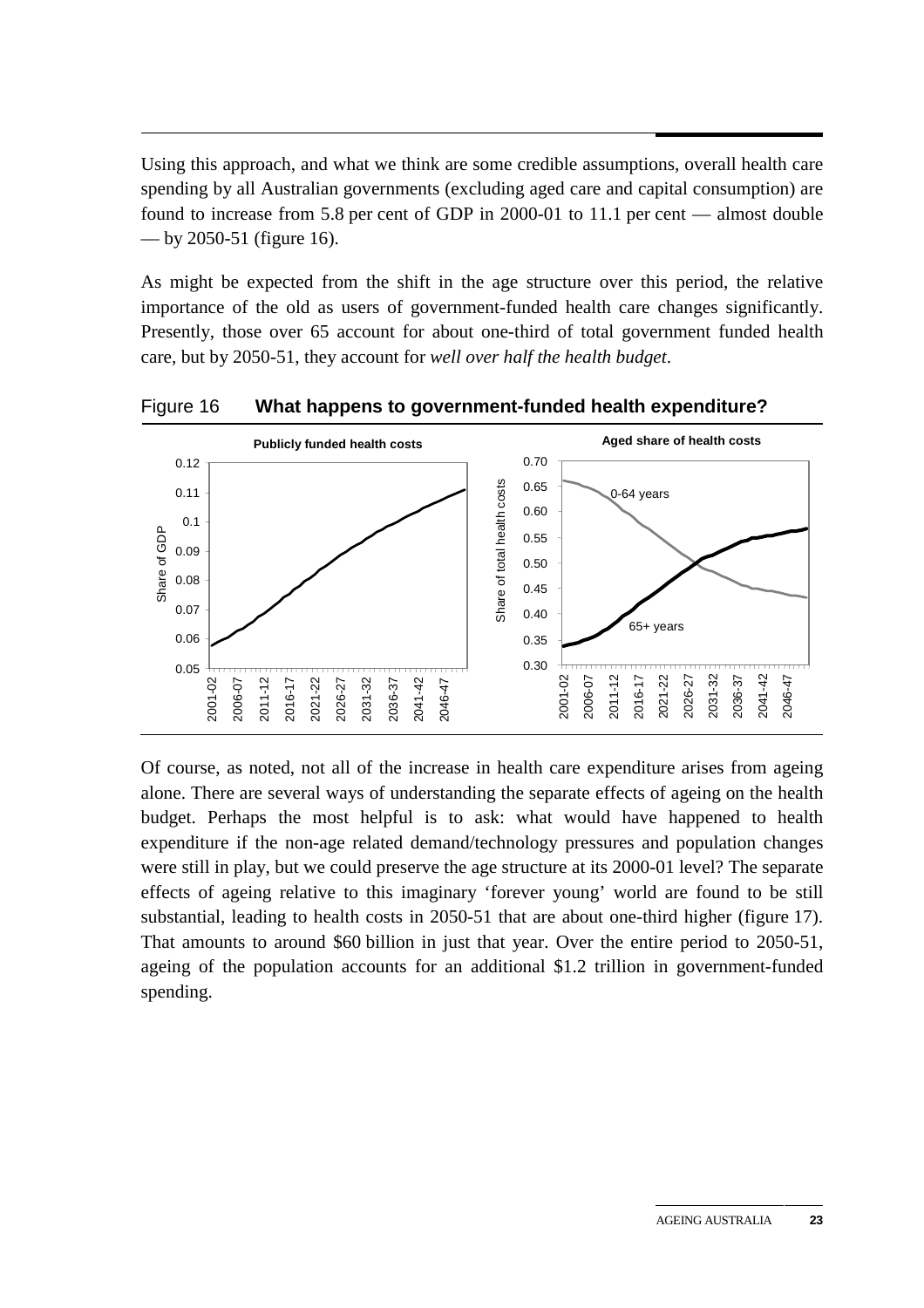

# Figure 17 **How big is the ageing effect for health care costs?**  2001-02 to 2050-51

The effects of population ageing vary across the different components of health care. They are profound in hospitals and pharmaceuticals, because these services have cost profiles that rise most steeply with age (table 3). Pharmaceuticals is also a major source of pressure on the Commonwealth budget because of its non-demographic cost drivers (technology and income). However, in the Commission's preliminary analysis, the impact of pharmaceuticals is less than in the Intergenerational Report, because a lower long-run growth rate was applied over the end of the forecast horizon. (Assuming a perennial growth rate well above other cost components has unrealistic long-run consequences. First, the cost component approaches 100 per cent of total health costs in the long run. Moreover, in the very long term, these health costs would begin to dominate Australia's GDP. Even if it was thought that pharmaceutical expenditure might continue to rise at high rates for some years, it seems unlikely that this would be permitted by government unless it produced dividends elsewhere in the health system — say through lowered hospital costs.)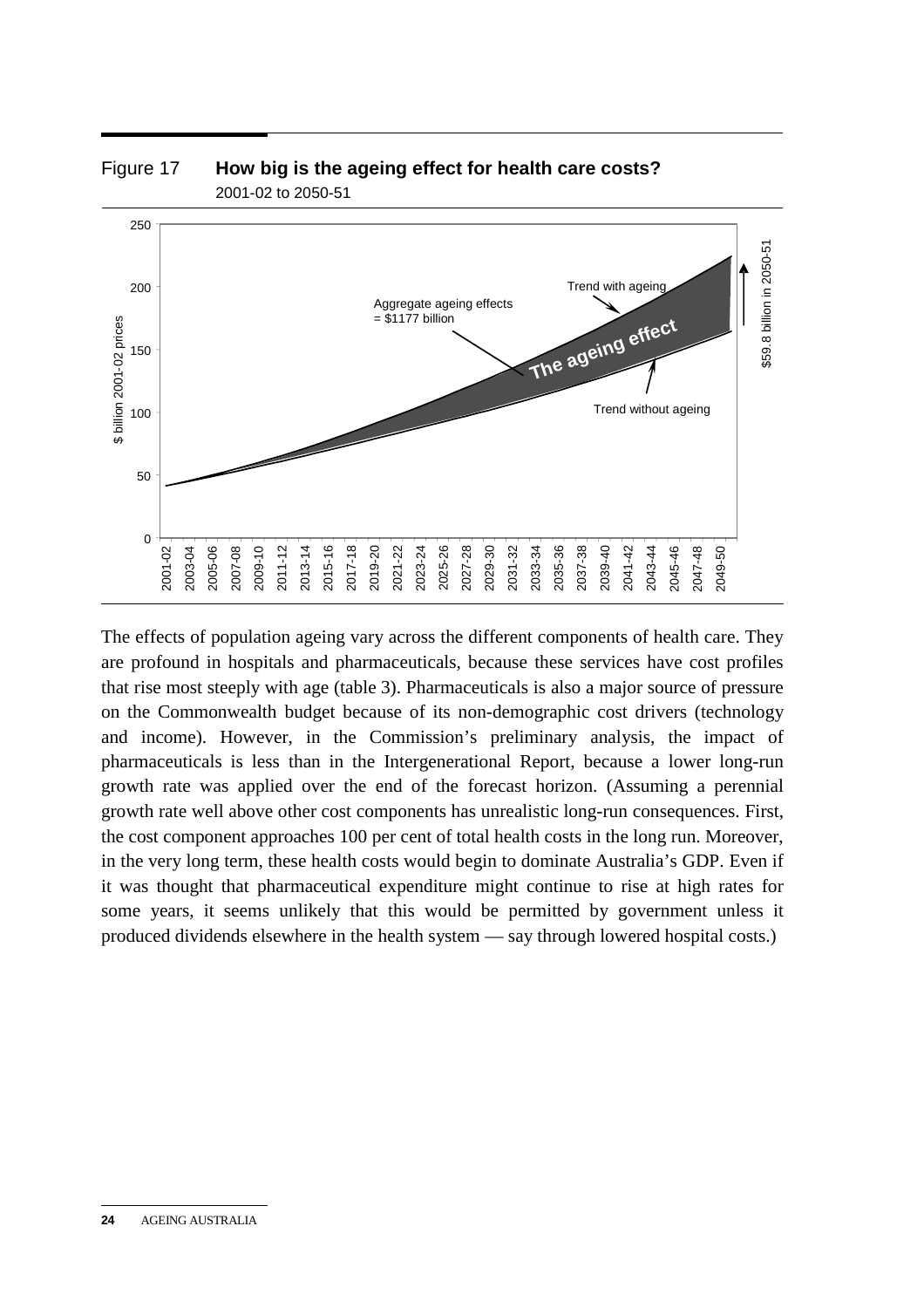|                                       | Share of GDP |         | Increase in<br>2050-51 due to<br>ageing |  |
|---------------------------------------|--------------|---------|-----------------------------------------|--|
| Area of health                        | 2001/02      | 2050/51 |                                         |  |
|                                       | %            | %       | %                                       |  |
| Hospital                              | 2.71         | 5.00    | 45.3                                    |  |
| Medicare                              | 1.27         | 1.93    | 19.7                                    |  |
| <b>Pharmaceutical Benefits Scheme</b> | 0.68         | 2.52    | 52.1                                    |  |
| <b>Other Expenditure</b>              | 1.14         | 1.67    | 15.4                                    |  |
| Total                                 | 5.79         | 11.12   | 36.4                                    |  |

#### Table 3 **Where are the biggest cost pressures in health?**

*Data source:* Preliminary Commission calculations.

All jurisdictions have health funding responsibilities, and our preliminary analysis suggests that each of them will also experience funding pressures over the next fifty years.

- Overall, the costs of state and territory funded healthcare rise from around 1.9 percent of GDP in 2001-02 to 3.34 percent of GDP by 2050-51.
- Even so, reflecting the magnitude of its contribution through the PBS and funding for public hospitals, the Australian Government is estimated to account for over 3.9 percentage points of the 5.3 percentage points increase in health costs as a share of GDP over this period.

It is also apparent that some states and territories face greater pressures than others. Our preliminary estimates for South Australia, for example, suggest that health costs will rise from under 2.4 percent of gross state product in 2001-02 to around 4.14 percent by 2050-51 — a greater increase than projected for the eastern states. Tasmania, with an even more rapidly ageing population, could see its health care costs rise from 2.84 percent to 5.08 percent of GSP over the same period.

# **Some 'health warnings' on projections**

It is customary to hide warnings to consumers in fine print. I want to *highlight* my warnings about these projections. For one thing, they are based on preliminary work that has yet to be publicly tested. But they are likely to be wrong in any case. Indeed, such projections are *presumed* not to be met, because (hopefully) they elicit policy and behavioural responses that deal with the adverse consequences they reveal. The projections could be right only if we chose to do nothing.

Moreover, even assuming that existing policy settings were maintained, there are many other things impacting on the future — especially over a 50 year horizon — that are unguessable or very uncertain. For instance, effective treatments for Alzheimer's disease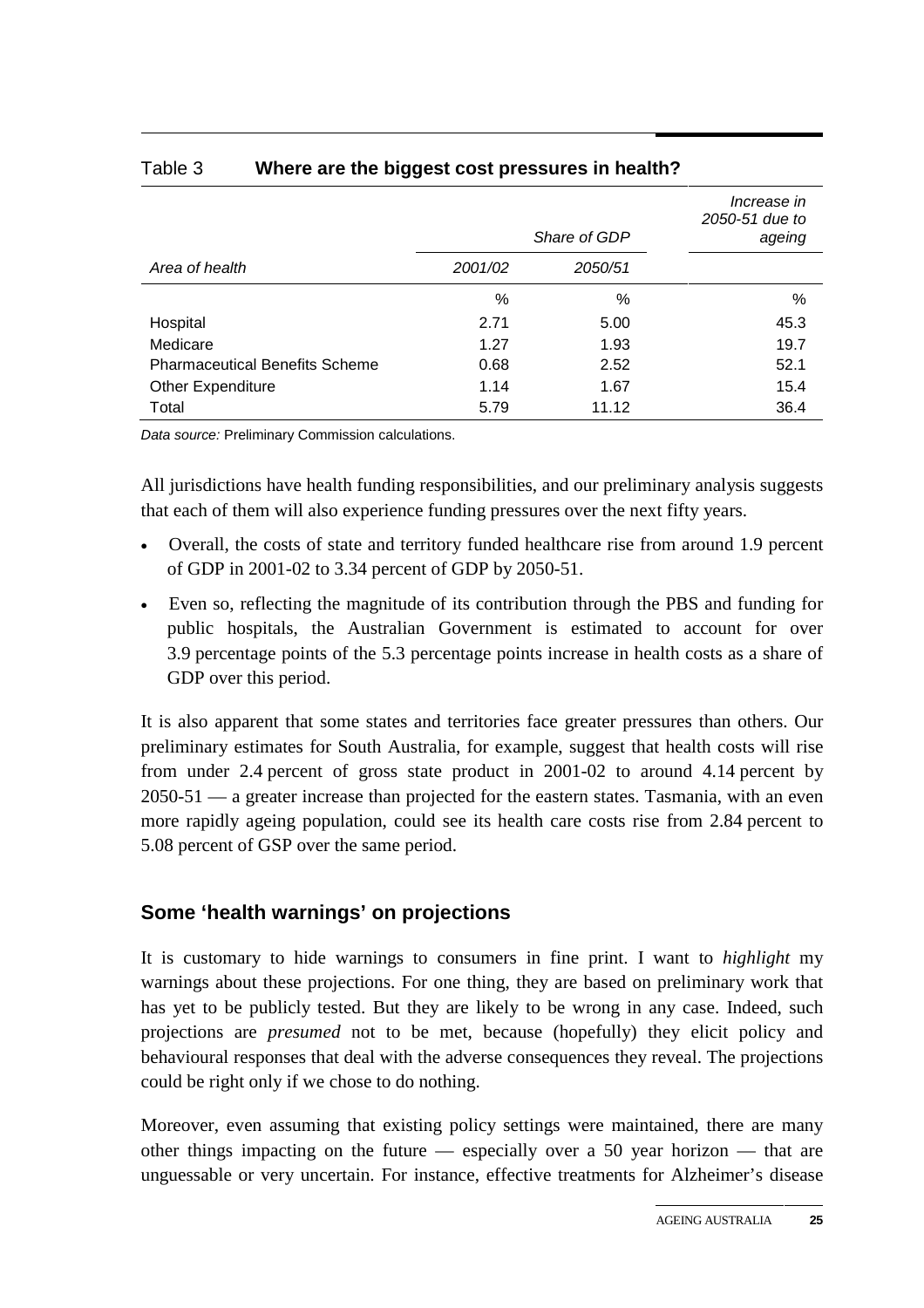could emerge which would free many from residential nursing homes. Fertility rates may not drop as much as forecast. (Trend analysis prior to the baby boom would have missed that phenomenon.) Or more people may work on into later ages in the future than anticipated.

But even with all the uncertainties, there are good reasons for intelligent prognostication, provided that projections are updated as new information becomes available.

# **Some policy implications**

# *"Don't panic!! Don't panic!!"*

One doesn't have to be Panglossian to believe, as many Australian commentators clearly do, that the impacts of our ageing population do not constitute a crisis. From many perspectives, their rejection of hyperbole is correct:

- Australia will be a much richer country when the impacts are felt, and so will have the collective resources to deal with its costs.
- Compared to many OECD countries, Australia has relatively low future government commitments to fund aged pensions.
- People contribute to society in ways other than just through their 'marketplace labour'. Older Australians play a significant role as volunteers, carers and community members, even if these don't enter GDP estimates.
- Increased spending on health yields benefits. It promotes higher quality living as well as longevity (and in some cases avoids tangible costs, such as residential care).

While one can dismiss the view that ageing of society represents a crisis, at least in the Australian context, it is important not to underplay the policy challenges that it poses. This reflects the reality that governments are responsible for many of the costs that are strongly age-related (such as health) and will have to respond to the budgetary consequences as these costs rise relative to (tax) income.

The challenges posed by ageing are not immediate. But their long-run scale invites the use of policy measures over long time-frames, in order to avoid the need for inefficient or inequitable 'big bang' interventions — such as excessive tax hikes or service rationing.

The imperative for timely intervention is receiving increasing recognition. Exercises such as the Intergenerational Report and the Hogan Report into aged care, and earlier policy initiatives in superannuation and pension reform, explicitly recognise the advantages of appropriately phased pre-emptive policies — as does COAG's request for further research by the Productivity Commission.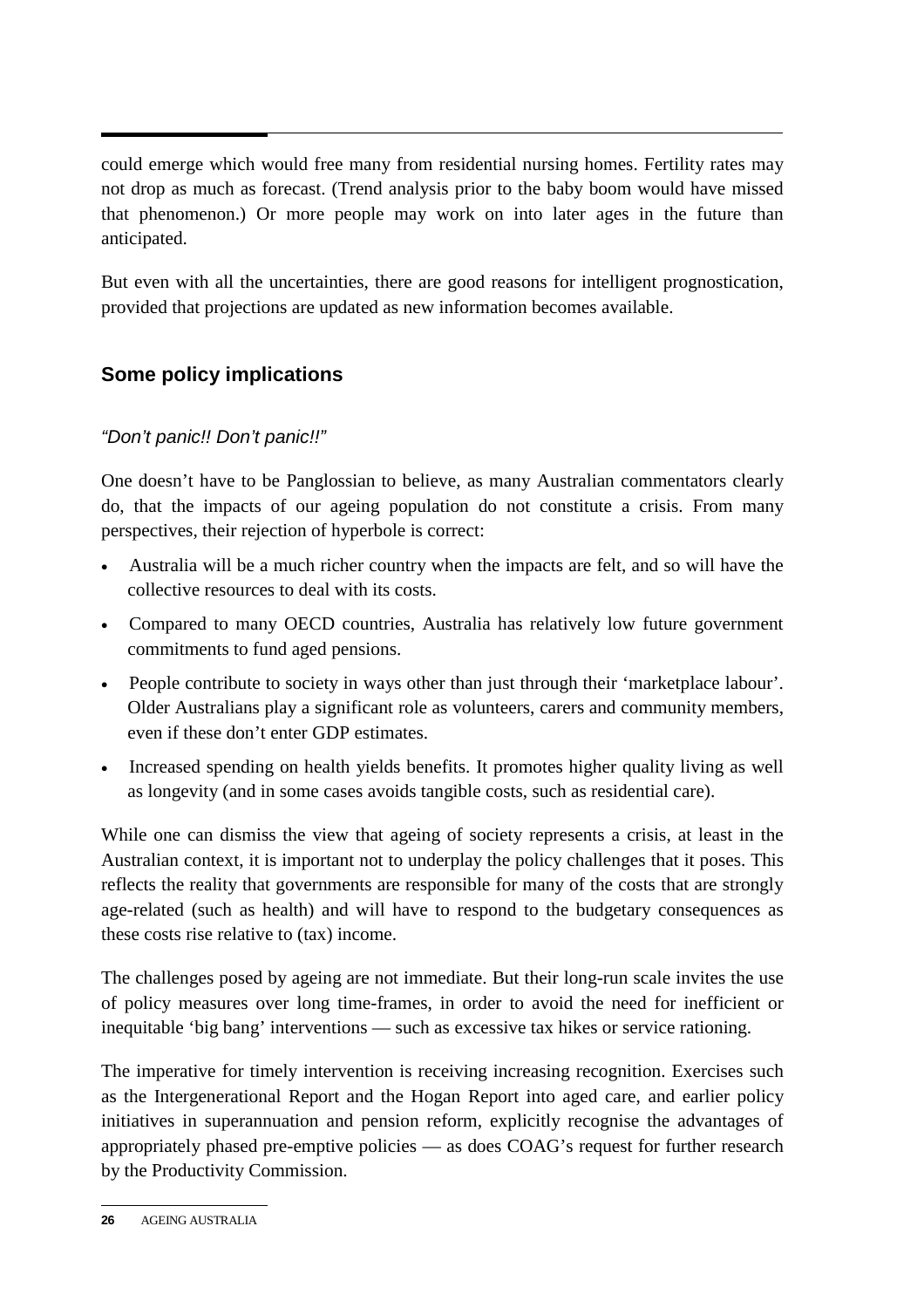The directions for policy attention can be divided into those that promote growth and those that improve the cost-effectiveness of health (and other government-funded) services that people need. On the growth side, two key drivers are labour supply and productivity.

#### *Can we lift labour force participation?*

Australians relish their retirement (who doesn't?) — so there are obvious limits to increasing participation among older people, at least for those over 65. However, labour force participation rates among Australians aged 55-64 are low relative to other age groups and by OECD standards. Indeed, participation rates for Australian men and women are lower than the 80<sup>th</sup> percentile for comparable OECD countries for *all* age groups older than 25 years (Gruen and Garbutt 2003). Were Australian age-specific participation rates to converge on the  $80<sup>th</sup>$  percentile OECD rate for each age group over the next 20 years, they would lift them well above our baseline projections and would substantially offset the economic growth impacts of ageing.

Of course, GDP growth *per se* is too narrow a policy criterion in this area, given the value Australians place on engagement in non-market work, volunteering and leisure. We might not wish to make the policy changes needed to engineer an  $80<sup>th</sup>$  percentile OECD participation score. That said, policy measures and cultural changes that address artificial incentives to retire or remain outside the workforce, allow better job prospects for discouraged mature age Australians and that facilitate age and family-friendly workplaces could well increase participation rates above those we have projected. This is an important area for policy consideration (see Henry, 2003).

#### *The productivity imperative remains*

We have shown that a small improvement in annual productivity can compound to a large GDP and income dividend.

Some have argued that the IGR's assumption of 1.75% is too pessimistic, given Australia's performance since the early 1990s. But the 'miracle' performance of the 1990s involved an element of catch-up which, by definition, is a once-off phenomenon. A productivity growth rate of 1.75% is already above the average for preceding decades.

Arguably that is justified on the basis of improved ongoing incentives and capacity for industry to perform. But to raise long-term productivity growth beyond that rate, and thereby provide additional resources to fund higher intergenerational expenditure, there will be a need for policies that not only continue to enhance the efficiency and flexibility of our economy, but also raise further our capacity for innovation (through building human capital and greater technological diffusion, among other things).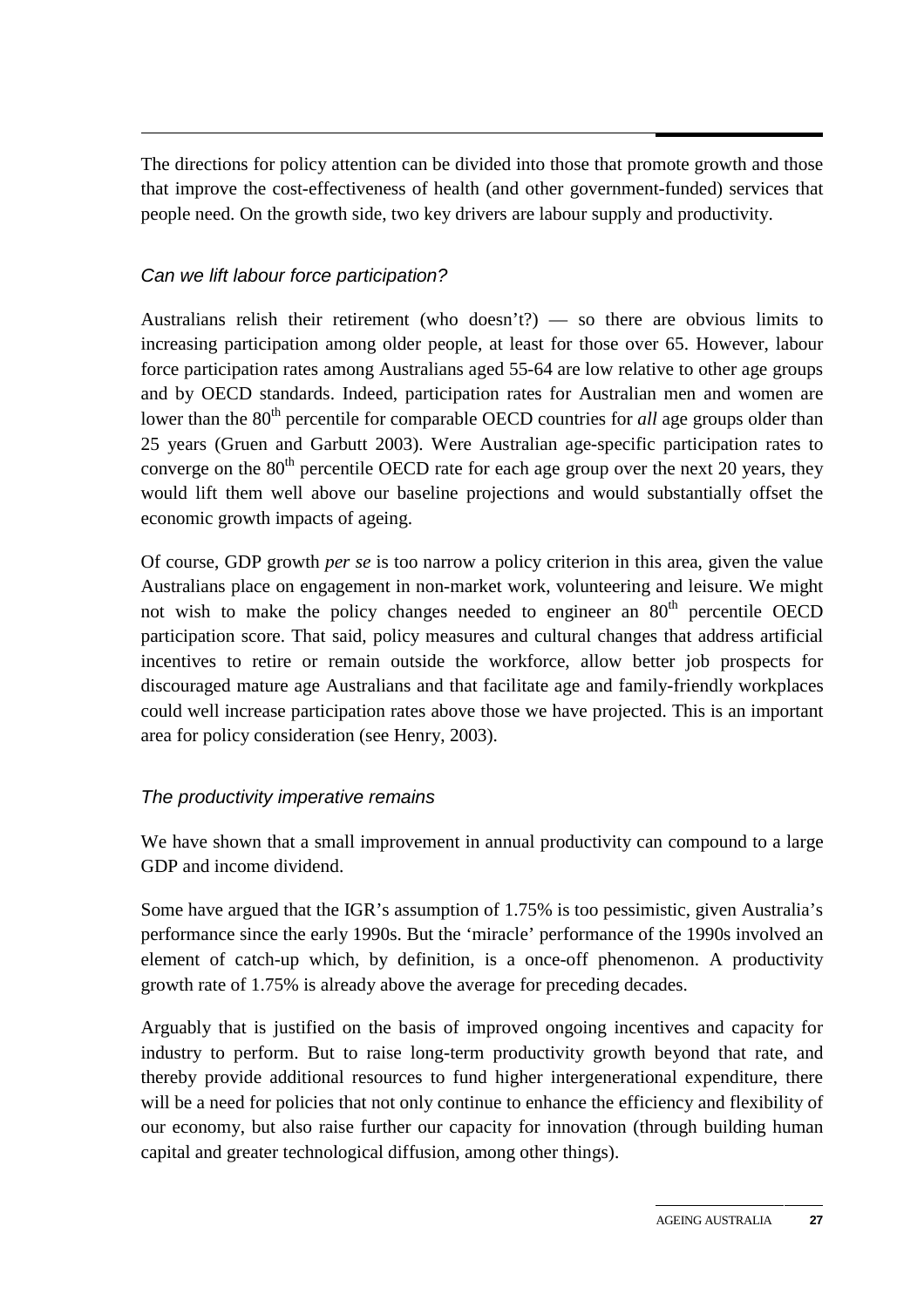# *Cost-effective service delivery counts too*

A key area where productivity improvements can help is in the ageing-affected government-funded services themselves, such as health and aged care. The 'Blue Book' produced each year by the intergovernmental Review of Government Service Provision reveals apparent disparities in efficiency across jurisdictions in a range of services. This indicates scope for governments to learn from each other in developing more cost-effective service delivery. But there may also be issues in common that need to be addressed. For example:

- Coordination between different types of services, different types of providers and levels of government remains an important focus for efficient delivery (for example, avoiding cost-shifting incentives).
- The healthcare labour market is characterised by a range of inflexible professional demarcation rules that determine who can do what for whom. While some of these are appropriate, others may become increasingly redundant with new technologies and better training for health care workers.
- The costly impact of preventable health problems (for example, associated with obesity and smoking) raises the role of public health promotion.
- Pricing signals in healthcare remain appropriately muted, given the importance of having wide community access to such services. However, their practical application can create excessive demand in some parts of the health system and deficient demand in others. The challenge is to ensure the 'right' quantum of resources in the health and aged care sector and their allocation in a way that best meets patients' preferences and needs. We need to avoid the twin perils of overconsumption and rationing.

# **Bottom line**

In sum, the Commission's preliminary analysis and projections show no cause for panic, but nor do they provide any excuse for complacency. All the indications are that the demographic transition will have profound effects on our society and economy that will require judicious planning and timely intervention by all levels of government.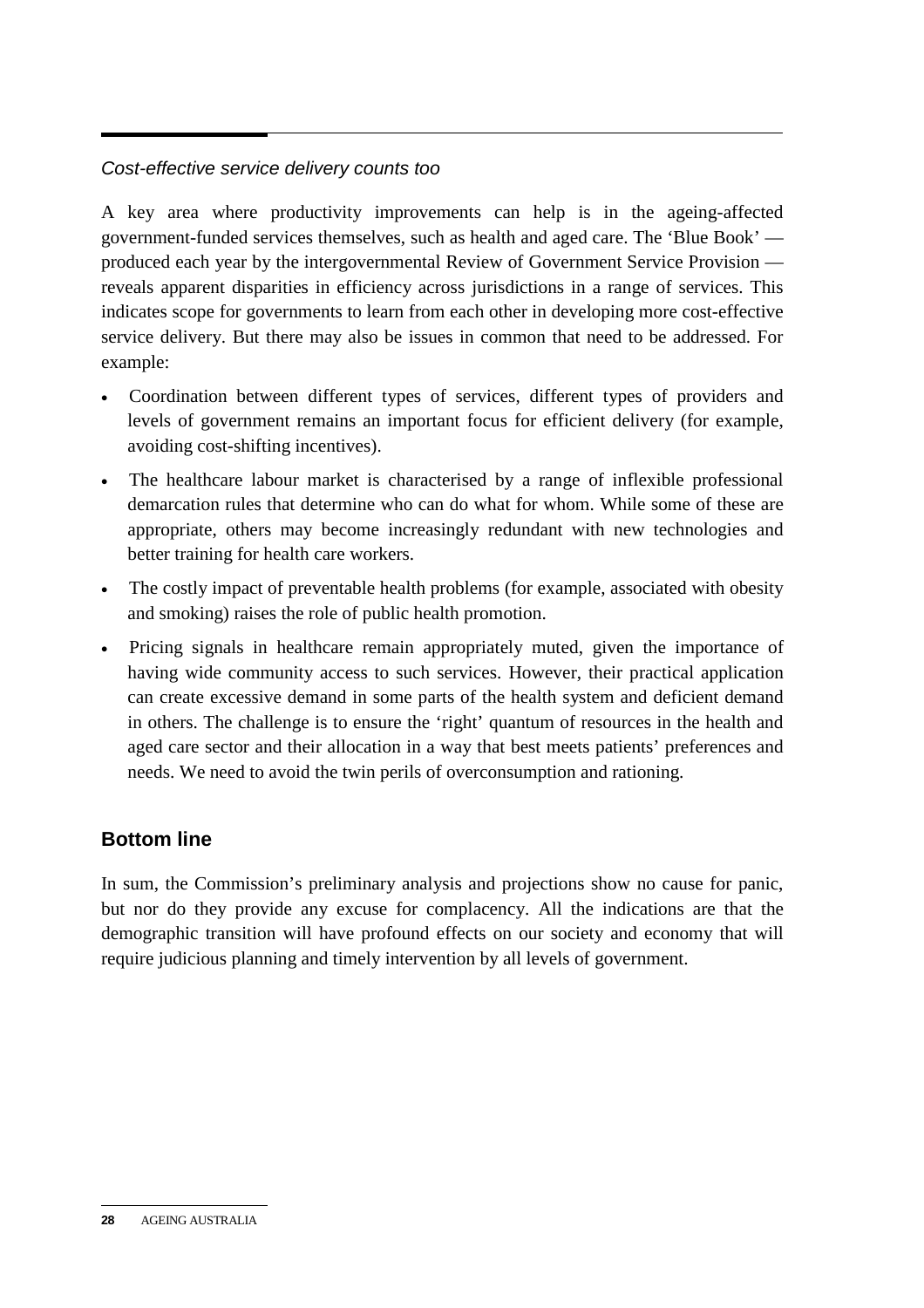#### **References**

- Barnes, P., Johnson, R., Kulys, A. and Hook, S. 1999, Productivity and the Structure of Employment, Productivity Commission Staff Research Paper, AusInfo, Canberra, July.
- Burniaux, J., Duval, R. and Jaumotte, F. 2003, Coping with ageing: A dynamic approach to quantify the impact of alternative policy options on future labour supply in OECD countries, Economic Department Working Papers No. 371, OECD, Paris.
- Costello, The Hon. P. 2002, *Intergenerational Report 2002-03*, Budget Paper No. 5, 14 May 2002, Canberra.
- Cutler, D. 2001, 'The reduction in disability among the elderly', Proceedings of the National Academy of Science, Vol. 98, No. 12, June.
- DoHA (Department of Health and Ageing) 2003, *Trends in hospital activity: Australia 1991-92 to 2000-01*, Occasional Papers: New Series No15, July.
- Foster, R. and Stewart, S. 1991, *Australian Economic Statistics, 1949-50 to 1989-90*, Reserve Bank of Australia, Occasional Paper No. 8, February, Sydney.
- Fuchs, V. 1998, *Health care for the elderly: How much? Who will pay for it?*, National Bureau of Economic Research, Working Paper 6755, October.
- Fuchs, V. 1984, 'Though much is taken: Reflections on aging, health, and medical care', *Millbank Memorial Funder Quarterly/Health and Society*, Vol. 62, No. 2,
- Gruen, D. and Garbutt, M. 2003, 'The output implications of higher labour force participation', Treasury Working Paper 2003-02, October, Canberra.
- Henry, K. 2003, Address to the Melbourne Institute's  $40<sup>th</sup>$  Anniversary Dinner, Melbourne University, 7 February.
- Hoover, D. Crystal, S., Kumar, R., Sambamoorthi, U. Cantor, J. 2002, 'Medical expenditures during the last year of life: findings from the 1992–96 Medicare Current Beneficiary Survey', *Health Services Research,* 37:6, December.
- Jacobzone, S. 2003, 'Ageing and the challenges of new technologies: can OECD social and healthcare systems provide for the future', *The Geneva Papers on Risk and Insurance*, Vol. 28, No. 2, April.
- Kennedy, S. and Hedley, D. 2003, 'A note on educational attainment and labour force participation in Australia', Treasury Working Paper 2003-03, November, Canberra.
- McDonald, P. and Kippen, R. 2000, Population Futures Australia and New Zealand: An Analysis of the Options, *New Zealand Population Review*, 26(2), 45-65.
- Madge, A. 2000, Long-Term Aged Care: Expenditure Trends and Projections, Productivity Commission Staff Research Paper, AusInfo, Canberra, October.